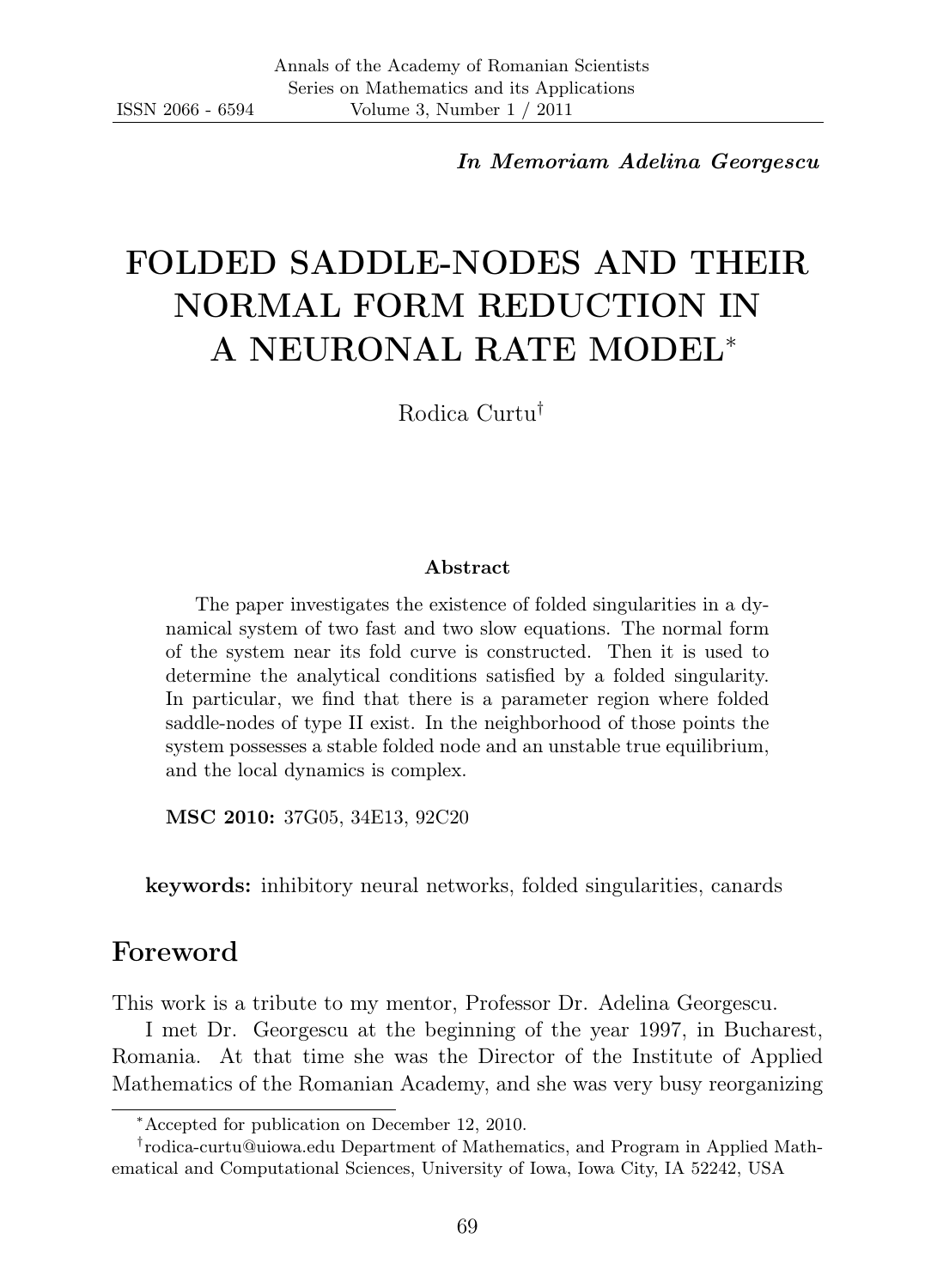its activity. Nevertheless, she still found time to talk with me and agreed to supervise my doctoral thesis in mathematics.

Our encounter was of incalculable value to my professional development: she enlarged my horizon by pointing out that mathematics can be successfully used to study biological systems; she introduced me to the exciting field of applied dynamical systems and bifurcation theory; she even taught me with patience and critical view how to write a scientific paper. Moreover, when I continued my studies in the United States, she has been supportive; that allowed me to write and finish in parallel two doctoral theses.

I have always admired and respected Professor Adelina Georgescu: she was extremely energetic; passionate about mathematics; dedicated to her work, her family, and her country; a wonderful mentor and collaborator. But most of all, she was an excellent researcher and an example of human and scientific integrity. She passed away at the beginning of May 2010 after a long battle with cancer that she fought with courage and dignity. It was a sad day! Romania lost an important scientist, but we, her disciples, lost much more; we lost a very good friend.

I thank the editors of this special issue for giving me the opportunity to express my deep respect and admiration to my mentor. This paper is written In The Memory of Adelina Georgescu!

### 1 Introduction

This article is the second in a series of three papers investigating the formation of mixed mode oscillations in a neuronal competition model of two reciprocally inhibitory populations.

Previous studies [4], [8], [9] showed that the system can exhibit a large range of dynamics such as approaching a steady state (equal level of activity) for both populations (the fusion), anti-phase oscillations with the period of oscillations decreasing with strength of the external stimulus (escape), anti-phase oscillations with their period increasing with stimulus strength (release), or a bistability regime of two distinct equilibria assimilated to a winner-take-all situation.

In a more recent paper [2] we reported another possible behavior. This is a more complex pattern of activity called the mixed mode oscillations (MMOs). MMOs consist of two distinct amplitudes in a cycle; some are small amplitude oscillations but they are followed by large exchanges of relaxation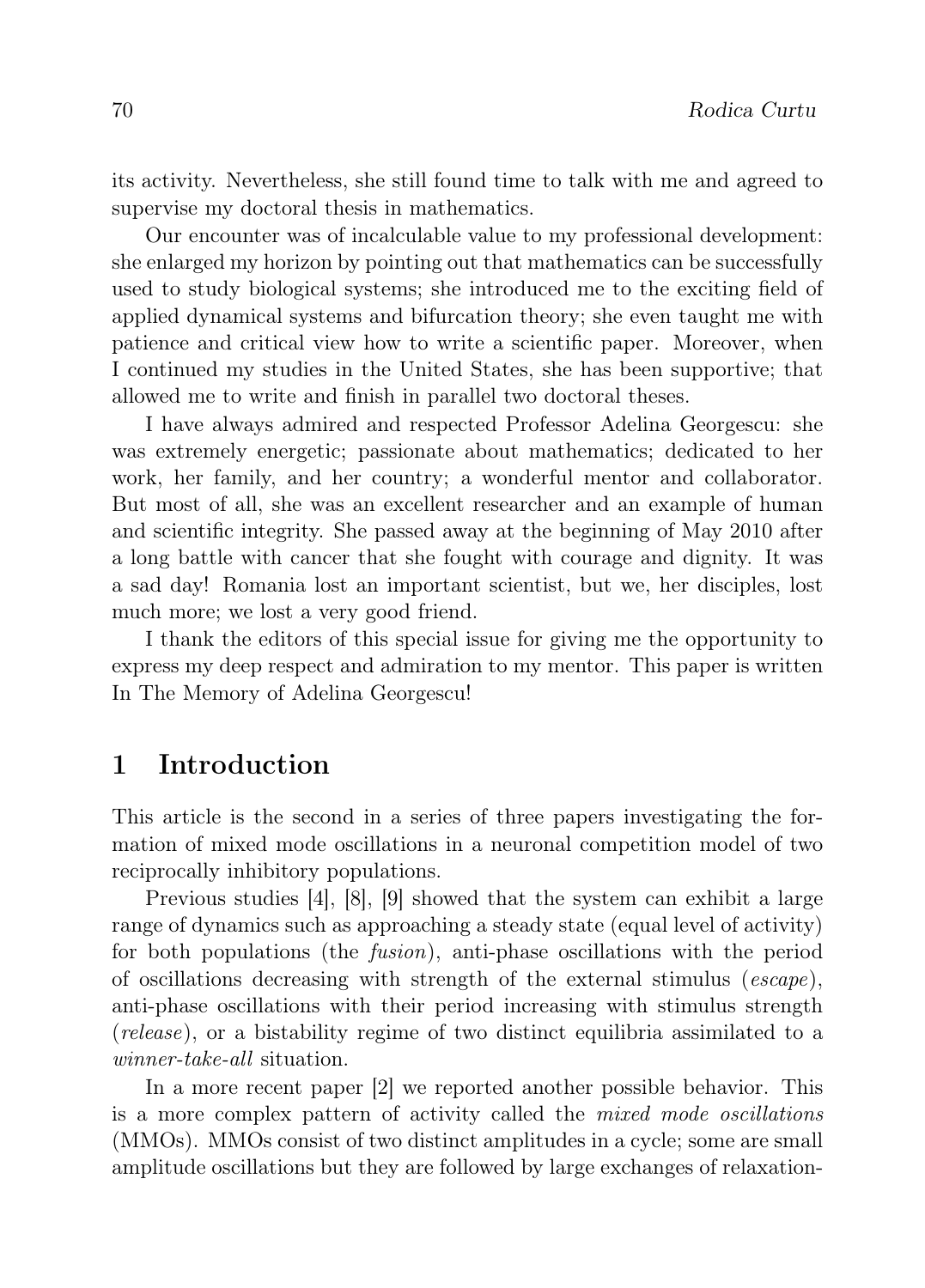type. While the formation of small amplitude oscillations can be partially explained through the presence of a singular Hopf bifurcation point [2], the complete mechanism of MMOs is still unclear.

We continue our work from [2] by showing here that there exists a parameter regime where the neuronal rate model possesses folded saddle-node singularities of type II. Note that the model is a slow-fast dynamical system, and its layer problem (or fast sub-system) has a fold curve (see Section 2). A folded singularity is a point on the fold curve which is an equilibrium of an associated desingularized flow [10] (see also Section 4). Obviously, it is not an equilibrium of the full (original) system and therefore it is not easily detected. However its presence is important because it may lead to the formation of canards, and consequently to the formation of MMOs. The canards are solutions with the peculiarity that they cross the fold curve from the attractive slow manifold of the slow-fast system into the repelling branch of the slow manifold, and they stay there for finite time before following a relaxation oscillator trajectory. In the case of folded nodes the canards have rotational properties due to the folded node funnel [10]. Therefore the rotations of the trajectories in the funnel together with the fast relaxation-type part of the trajectory form an MMO solution.

As already mentioned, we find in this paper that folded saddle-nodes singularities of type II exist. These are even more interesting points than the commonly seen folded nodes: in their neighborhood the system has a stable folded node and an unstable true equilibrium. Therefore the local dynamics becomes much more complex; the canard trajectories passing through the folded node funnel into the repelling side of the slow manifold are then influenced by the local stable and unstable manifolds of the true equilibrium. A geometrical approach explaining this interaction and thus completing the proof of how MMOs form in the model is the topic of a next paper [3]. In the present manuscript we focus on preparing the ground necessary to the geometrical approach. We construct the normal form of the system near the fold curve and show that indeed, folded saddle-nodes of type II exist.

# 2 Slow-fast dynamics and its characteristics in a neuronal rate model

The system we investigate in this paper results from an inhibitory network of two populations of neurons. The activity (spike frequency rate) level of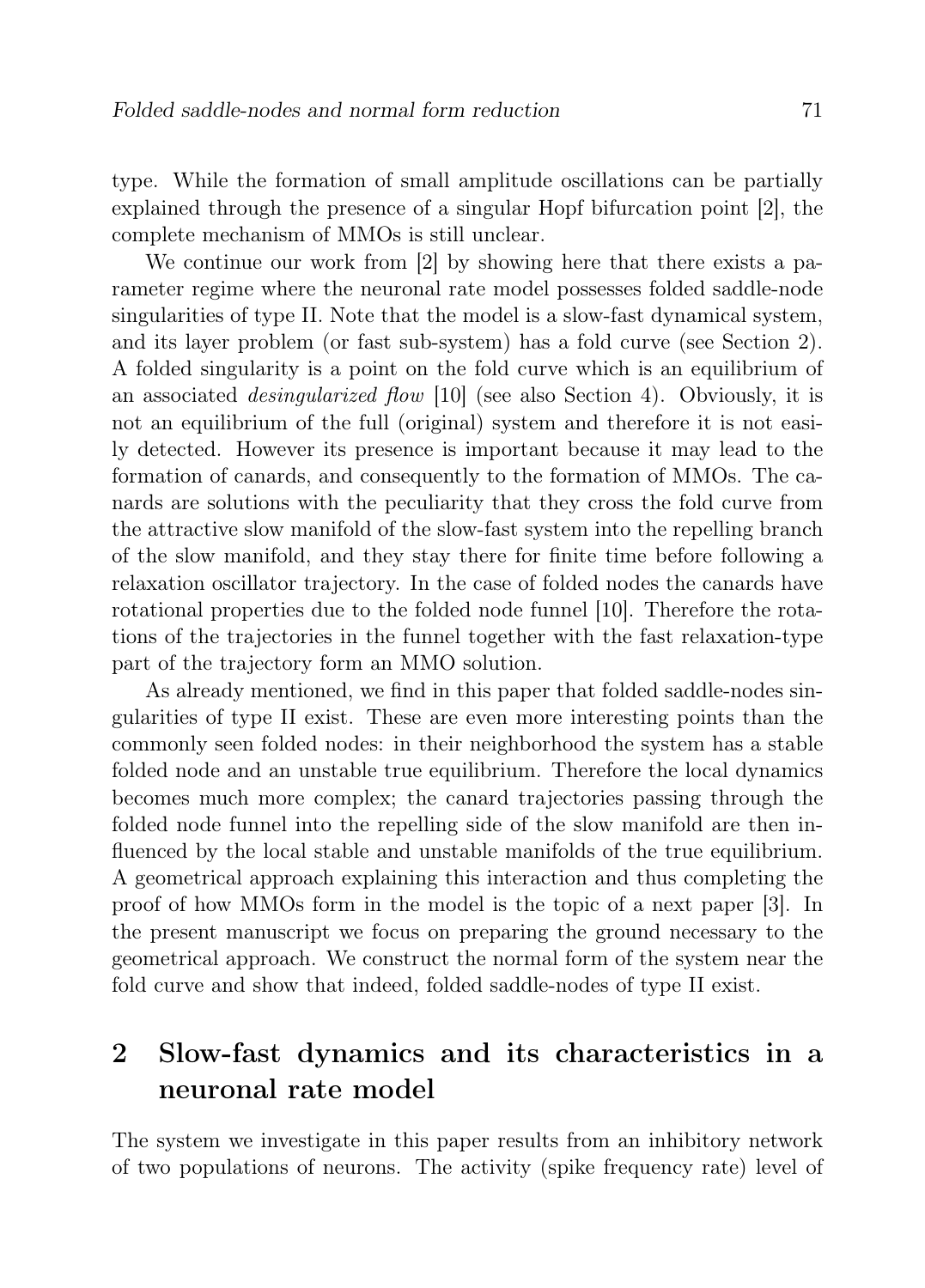each population is monitored by variables  $u_i$ ,  $j = 1, 2$  which, if taken in isolated environment, would reach a steady state with exponential decay. However since the populations are coupled through inhibitory connections and are subject to an intrinsic slow negative feedback process (the neuronal adaptation), their dynamics is much complex. Moreover, a constant external input is applied, and it modulates the behavior as well. In summary, the system is defined by two pairs of fast-slow equations of the form  $du_i/dt = -u_i + S(I - \beta u_k - ga_i), \ \tau da_i/dt = -a_i + u_i \text{ with } j, k = 1, 2,$  $k \neq j$ . Inhibition has a negative impact on the population-target and is assumed to have strength  $\beta$ ; the input is quantified by parameter I; The adaptation variables are  $a_i$  and they evolve slowly in time, as opposed to  $u_i$ , according to a timescale  $\tau \gg 1$ ; the adaptation strength is g; the system's nonlinearities are defined by function  $S$  of typical sigmoid shape such as  $S(x) = 1/(1 + e^{-r(x-\theta)})$  (the parameters r and  $\theta$  are said to control the slope of the gain and the activation threshold ). All parameters I,  $\beta$ , g,  $\tau$ , and r are considered to be positive.

From the point of view of the analysis it is important to mention that  $\tau$  is assumed to be large enough such that  $\varepsilon = 1/\tau$ ,  $0 < \varepsilon \ll 1$  is true. Moreover, we need to summarize some important properties of the function  $S$ . For consistency let us assume that S is invertible with inverse  $F = S^{-1}$ , and that S and F are differentiable and monotonically increasing with  $S(\theta) = u_0 \in$  $(0, 1)$ ,  $\lim_{x\to-\infty} S(x) = 0$ ,  $\lim_{x\to\infty} S(x) = 1$  and so  $\lim_{u\to0} F(u) = -\infty$ ,  $\lim_{u\to 1} F(u) = \infty$ ; then  $\lim_{u\to 0} F'(u) = \lim_{u\to 1} F'(u) = \infty$ . Moreover we assume  $F'$  has a local (positive) minimum at  $u_0$ , so  $F''(u) < 0$  for  $u \in (0, u_0)$ ,  $F''(u) > 0$  for  $u \in (u_0, 1)$  and  $F''(u_0) = 0$ . Note that, in general, these properties are satisfied by the sigmoid functions used in neuronal applications such as the example above.

The system under analysis is thus

$$
du_1/dt = -u_1 + S(I - \beta u_2 - ga_1),
$$
  
\n
$$
du_2/dt = -u_2 + S(I - \beta u_1 - ga_2),
$$
  
\n
$$
da_1/dt = \varepsilon(-a_1 + u_1),
$$
  
\n
$$
da_2/dt = \varepsilon(-a_2 + u_2).
$$
\n(1)

In the singular limit case  $\varepsilon = 0$ , variables  $a_1$  and  $a_2$  are constant, say  $a_1 = \bar{a}_1$ ,  $a_2 = \bar{a}_2$  and play the simple role of parameters in the  $u_i$ -equations. This is called the layer problem or the fast sub-system. The set of equilibrium points for the layer problem is a manifold called the critical manifold; it is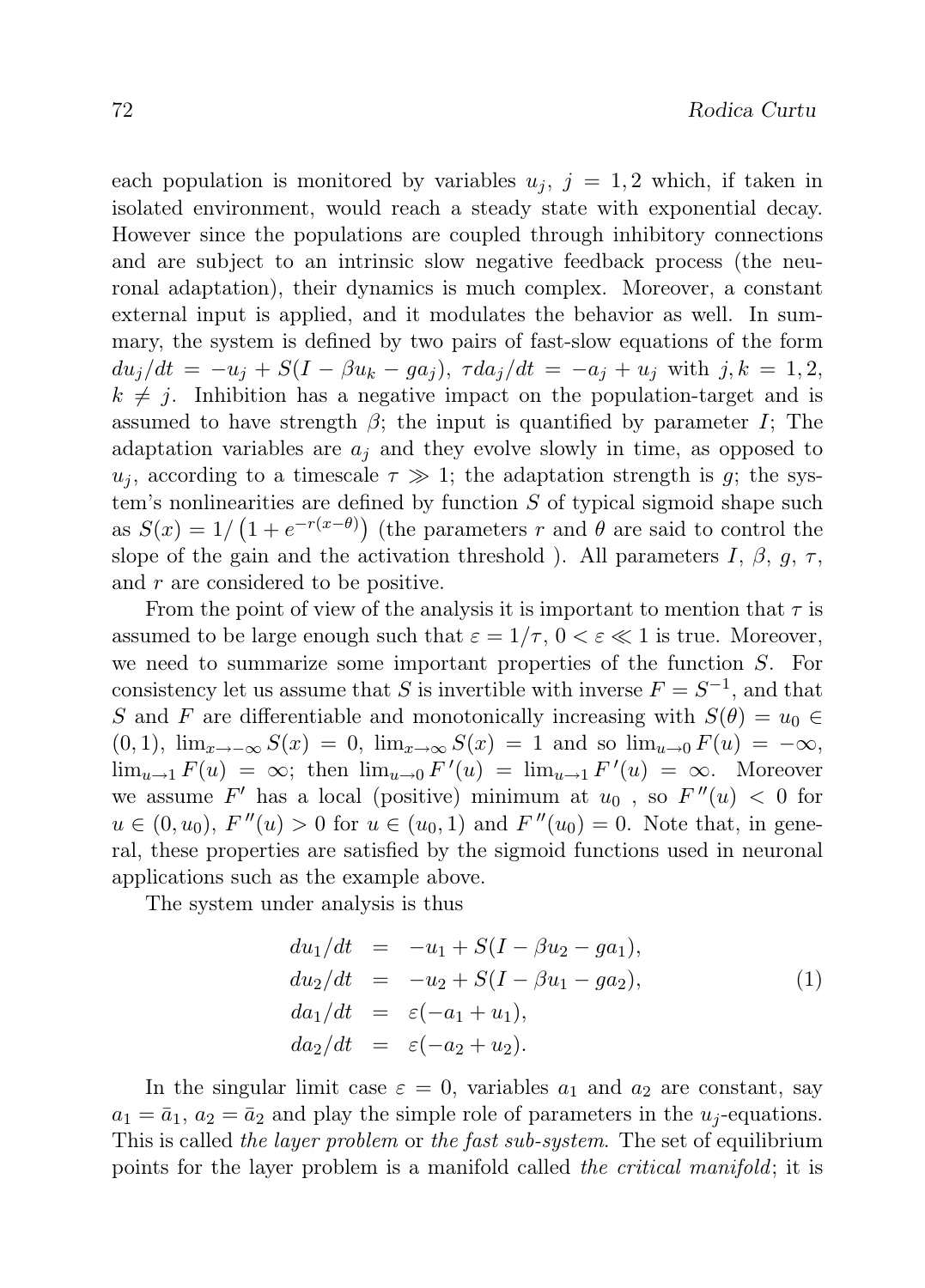defined by  $-u_1 + S(I - \beta u_2 - ga_1) = 0$ ,  $-u_2 + S(I - \beta u_1 - ga_2) = 0$  and, as in most examples of slow-fast dynamical systems, it has a cubic shape [4]. In an equivalent form, the critical manifold, say  $\Sigma$  can be described as follows

$$
\Sigma = \{ (u_1, u_2, a_1, a_2) : u_1, u_2 \in (0, 1), a_1, a_2 \in \mathbb{R} \text{ and}
$$
  

$$
\mathscr{F}(u_1, a_1, a_2) = I - F(u_1) - \beta S(I - \beta u_1 - ga_2) - ga_1 = 0,
$$
  

$$
u_2 = S(I - \beta u_1 - ga_2) \}
$$
 (2)

where  $F = S^{-1}$ . Importantly, it can be shown that the layer problem can have either three, two or one equilibrium points depending on the values of  $a_1$ and  $a_2$  [4]. The transition from three to one equilibrium occurs at a doubleequilibrium point, that is a saddle-node (fold) bifurcation point. A short calculation in (2) shows this happening at  $-F'(u_1) + \beta^2 S'(I - \beta u_1 - ga_2) = 0$ for any constant values  $a_1, a_2$ . Due to the invertibility of S and since at the equilibrium point  $u_2 = S(I - \beta u_1 - ga_2)$  is true, we get  $-F'(u_1)$  +  $\beta^2 S'(F(u_2)) = -F'(u_1) + \beta^2 S'(S^{-1}(u_2)) = -F'(u_1) + \beta^2/(S^{-1})'(u_2) =$  $-F'(u_1)+\beta^2/F'(u_2)=0$ . So, the fold curve (or, the curve of saddle-nodes) is defined by

$$
\mathcal{L}^{\pm} : F'(u_1)F'(u_2) = \beta^2 \tag{3}
$$

together with (2).

Obviously, the fold condition can be also verified by looking into the eigenvalues of the linearized problem. The partial derivatives of the  $u_i$ equations with respect to  $u_1$  and  $u_2$  are evaluated at a critical point of the layer problem  $(u_1^*, u_2^*, a_1^*, a_2^*) \in \Sigma$  and the linearization matrix becomes

$$
\mathscr{A} = \begin{bmatrix} -1 & -\beta/F'(u_1^*) \\ -\beta/F'(u_2^*) & -1 \end{bmatrix} . \tag{4}
$$

Clearly,  $\mathscr A$  has a zero eigenvalue if and only if condition (3) is true.

The cubic shape of  $\Sigma$  has the following significance: its outer branches  $\Sigma_a^{\pm}$  consist of stable nodes for the layer problem while the middle branch  $\Sigma_r$  is a set of saddles points. That is obtained by testing the sign of the determinant in (4), or equivalent, the sign of  $\mathscr{F}_{u_1}$ . It results indeed that  $\mathscr{F}_{u_1}(u_1, a_1, a_2) < 0$  on  $\Sigma_a^-$  and  $\Sigma_a^+$  as opposed to  $\mathscr{F}_{u_1}(u_1, a_1, a_2) > 0$  on  $\Sigma_r$ [4]. In the perturbed system (1) the dynamics is attracted to either of  $\Sigma^\pm_a$  and repelled away from  $\Sigma_r$ . For this reason,  $\Sigma_a^{\pm}$  are called attractive manifolds and  $\Sigma_r$  is called the repelling (critical) manifold. Thus we can decompose  $\Sigma$ into several significant components like  $\Sigma = \Sigma_a^- \cup \Sigma_a^+ \cup \Sigma_r \cup \mathscr{L}^{\pm}$ .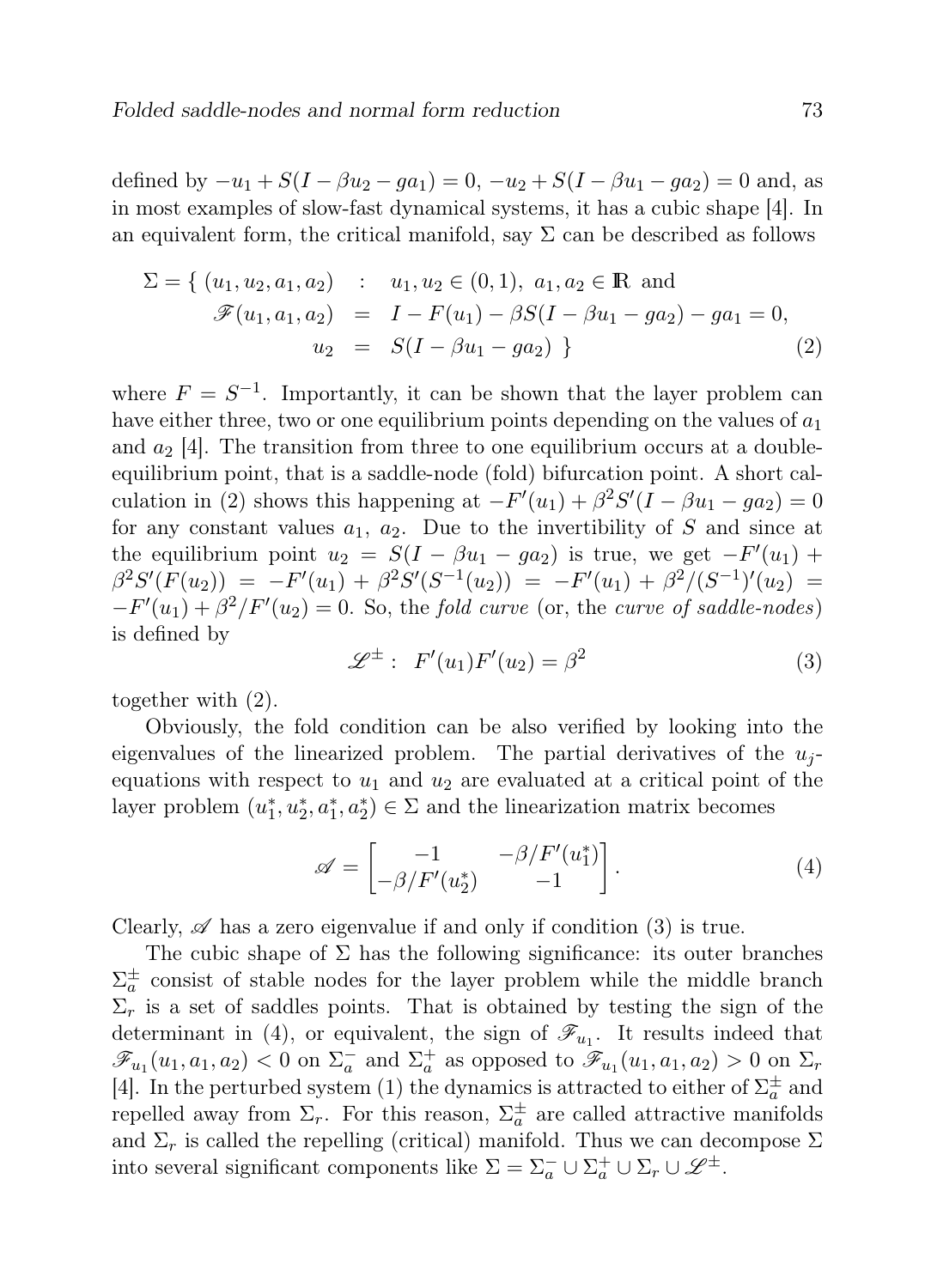From the point of view of the fast-slow analysis of (1), the critical manifold has an additional role. Assume in (1) that we change the time according to  $\tilde{t} = \varepsilon t$  (' =  $d/d\tilde{t}$ ). System (1) becomes  $\varepsilon u'_j = -u_j + S(I - \beta u_k - ga_j)$ ,  $a'_j = -a_j + u_j$ . Setting now  $\varepsilon = 0$  we see that  $\Sigma$  is in fact the manifold where the solution of the so-called *reduced system* (or slow sub-system) lays. The reduced system evolves according to equations  $a'_1 = -a_1 + u_1(a_1, a_2)$ ,  $a'_2 = -a_2 + u_2(a_1, a_2)$  where  $u_1, u_2$  are implicit functions defined by (2). But note that the formula of  $u_1(a_1, a_2)$  and  $u_2(a_1, a_2)$  on  $\Sigma_a^ (\Sigma_a^+)$  changes when curve  $\mathscr{L}^{\pm}$  is reached because at  $\mathscr{L}^{-}(\mathscr{L}^{+})$  a node and a saddle of the layer problem collide and annihilate each other. However, another (stable) node exists on the opposite branch  $\Sigma_a^+$   $(\Sigma_a^-)$ ; the trajectory of the full system will be attracted to it and the equations of the reduced system will change accordingly. We say that a 'jump' takes places from  $\Sigma_a^ (\Sigma_a^+)$  to  $\Sigma_a^+$   $(\Sigma_a^-)$ . The trajectory of the full system is thus a relaxation oscillator [11].

For the perturbed system  $(\varepsilon > 0)$ , the dynamics have similar properties away from the fold curve. For  $\varepsilon$  sufficiently small Fenichel theory [5] proves the existence of a smooth locally invariant normally hyperbolic manifold  $\Sigma_{\varepsilon}$ ; this is an  $\mathscr{O}(\varepsilon)$  perturbation of  $\Sigma$  and the slow dynamics of (1) takes place close to it. Consequently, to fully describe system (1)'s dynamics one only needs to analyze its trajectories close to the fold curve  $\mathscr{L}^{\pm}$ . This is especially important if system (1) has complex trajectories such as mixedmode oscillations (MMOs). Indeed, MMOs were observed and reported in [2]; they are trajectories that combine small amplitude oscillations with large excursions of relaxation type. While the relaxation oscillator can be explain through classical Fenichel theory and slow-fast analysis (see also [11]), the small amplitude oscillations cannot. MMOs exist in an interval of parameter I close to a Hopf bifurcation point but the Hopf is subcritical and MMOs exist on the side of it where the equilibrium is unstable. Therefore there is a need to explain how it is possible for the trajectory to stay close to the unstable equilibrium (situated on  $\Sigma_{r,\varepsilon}$ ) for a finite time and then jump to the opposite attractive branch of  $\Sigma_{a,\varepsilon}$ , instead of directly jumping to it. The answer is found in the theory of canards [10]. The canards are solutions that pass from the attractive manifold  $\Sigma_a$  into the repelling branch  $\Sigma_r$  through a particular type of point on the fold curve. Such a point, say  $p_s \in \mathscr{L}^{\pm}$ , is called a folded singularity. As we will show in Section 4 folded singularities do exist in system (1) suggesting that canards may be possible in (1). We note that the existence of canards per se is not proven here and it is the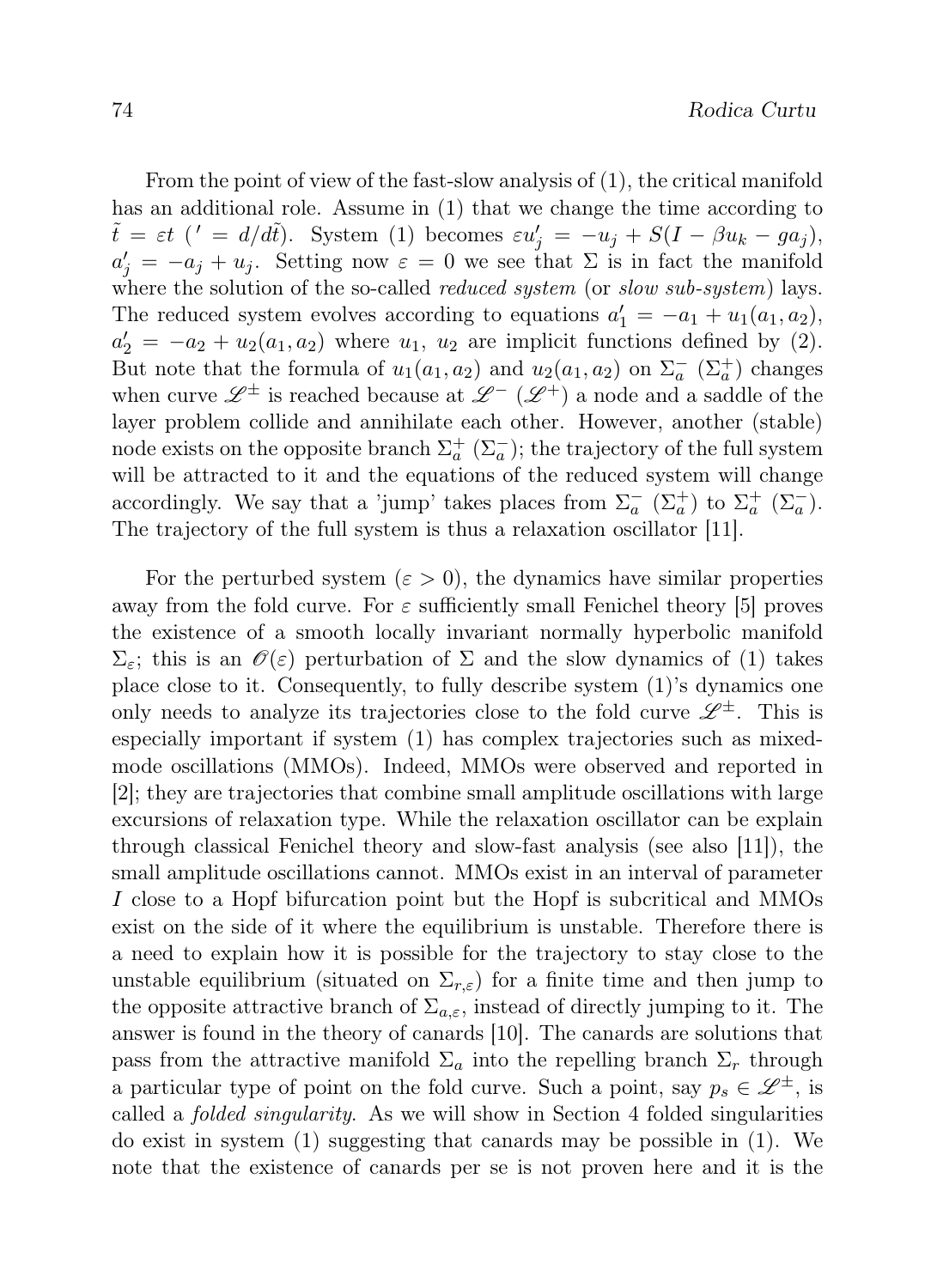topic of a future paper [3]. Instead we focus now only on the preliminary (but necessary) step of showing the existence of folded singularities. For this, a normal form reduction of (1) near the fold curve  $\mathscr{L}^\pm$  is necessary. We take this approach in the next section.

# 3 Normal form reduction of the rate model near the fold curve

Let us consider an arbitrary point on the fold curve  $p \in \mathscr{L}^{\pm}$  of coordinates  $p = (u_1^*, u_2^*, a_1^*, a_2^*).$ 

We translate the point  $p \in \mathscr{L}^{\pm}$  into the origin with  $U_j := u_j - u_j^*$ ,  $y_j := a_j - a_j^*$  (j = 1, 2) and consider the expansion of the  $U_j$ -equations in power series. The equation for  $U_1$  (and similar for  $U_2$ ) becomes  $dU_1/dt =$  $-U_1 - u_1^* + S(I - \beta U_2 - gy_1 - \beta u_2^* - ga_1^*) = -U_1 - u_1^* + S(F(u_1^*) - [\beta U_2 +$  $gy_1$ ]) =  $-U_1 - S'(F(u_1^*))[\beta U_2 + gy_1] + \frac{1}{2}S''(F(u_1^*))[\beta U_2 + gu_1]^2 + \ldots = -U_1 -$ 1  $\frac{1}{F(u_1^*)}[\beta U_2 + gy_1] - \frac{F''(u_1^*)}{2F'(u_1^*)}$  $\frac{F''(u_1^*)}{2F'(u_1^*)^3}[\beta U_2 + gu_1]^2 + \ldots$  (Here the lower dots stand for the higher order terms.) Then system (1) can be written as

$$
dU/dt = \mathcal{V}(\mathbf{y}) + \mathcal{A}U + \mathcal{A}_0(\mathbf{y})U + \frac{1}{2}\mathcal{B}(U, U) + ..., \ndy_1/dt = \varepsilon(u_1^* - a_1^* - y_1 + U_1), \ndy_2/dt = \varepsilon(u_2^* - a_2^* - y_2 + U_2)
$$
\n(5)

where  $U = (U_1, U_2)^T$ ,  $\mathbf{y} = (y_1, y_2)^T$ ,  $\mathscr A$  is defined by (4) and

$$
\mathscr{B}(U,U) = \begin{pmatrix} -\frac{\beta^2 F''(u_1^*)}{F'(u_1^*)^3} U_2^2 \\ -\frac{\beta^2 F''(u_2^*)}{F'(u_2^*)^3} U_1^2 \end{pmatrix}, \ \mathscr{V}(\mathbf{y}) = \begin{pmatrix} -\frac{g}{F'(u_1^*)} y_1 - \frac{g^2 F''(u_1^*)}{2F'(u_1^*)^3} y_1^2 + \mathscr{O}(y_1^3) \\ -\frac{g}{F'(u_2^*)^3} y_2 - \frac{g^2 F''(u_2^*)}{2F'(u_2^*)^3} y_2^2 + \mathscr{O}(y_2^3) \end{pmatrix}, \\ \mathscr{A}_0(\mathbf{y}) = \begin{bmatrix} 0 & -\frac{\beta g F''(u_1^*)}{F'(u_1^*)^3} y_1 + \mathscr{O}(y_1^2) \\ -\frac{\beta g F''(u_1^*)}{F'(u_1^*)^3} y_1 + \mathscr{O}(y_1^2) \\ 0 \end{bmatrix}.
$$

Here T stands for the transpose.

As mentioned in the previous section,  $\mathscr{L}^{\pm}$  is the set of points that correspond to a saddle-node (fold) bifurcation in the layer problem. Since the fold has a one-dimensional normal form we should be able to reduce (1), or its equivalent form (5), to a system of only three variables, two of which being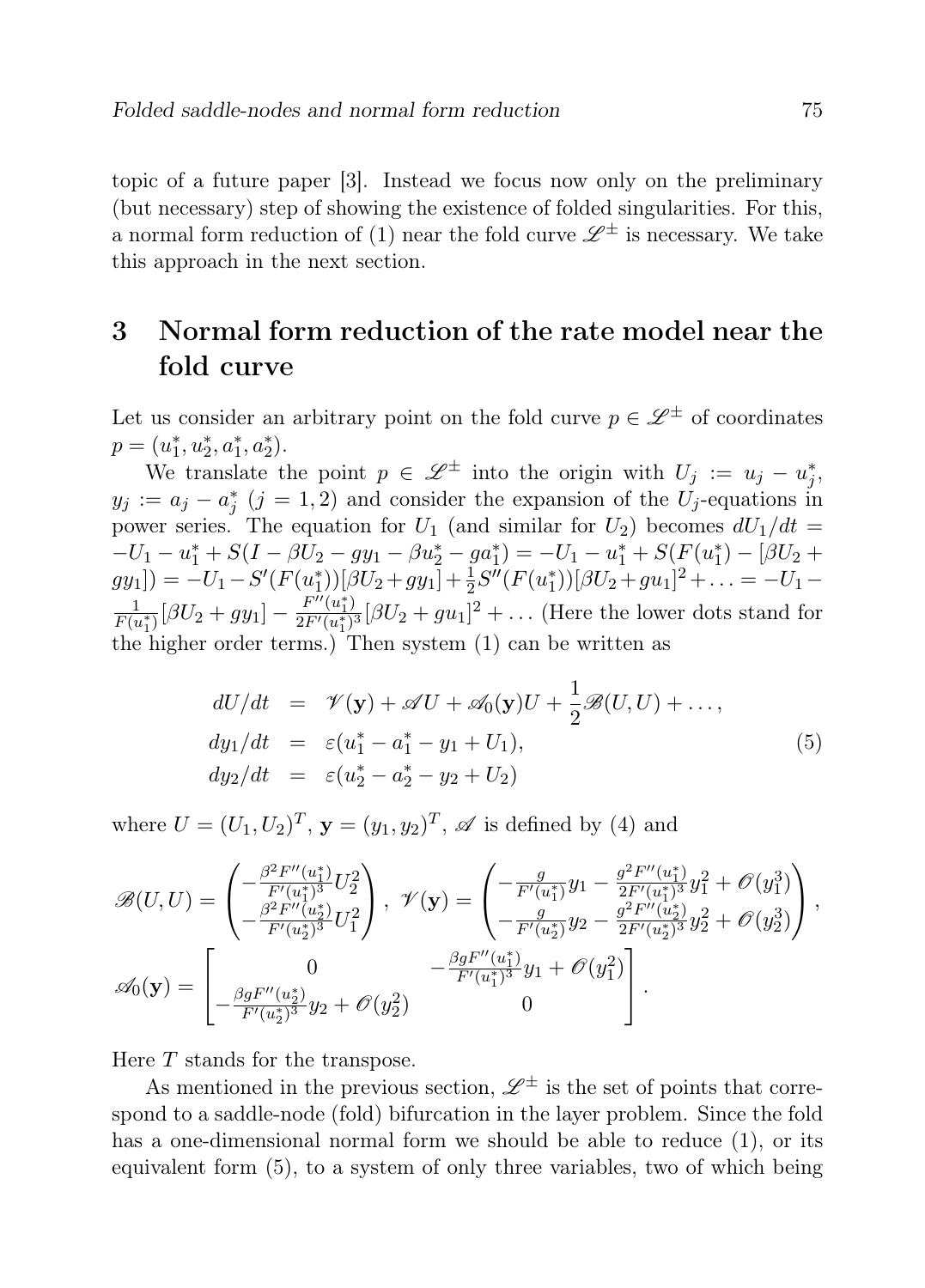slow and only one fast. This can be achieved by projection on the center manifold associated with the zero eigenvalue of  $\mathscr A$ .

The point  $U = (0, 0)$  is an equilibrium of the layer problem for  $\varepsilon = 0$  and  $y_1 = y_2 = 0$ . Its associated Jacobian matrix is  $\mathscr A$  which has a zero  $(\lambda_1 = 0)$ and a negative  $(\lambda_2 = -2)$  eigenvalue. The corresponding eigenvectors are  $q =$  $(-\sqrt{F'(u_2^*)}, \sqrt{F'(u_1^*)})^T$  such that  $\mathscr{A}q = 0$ , and  $\tilde{q} = (\sqrt{F'(u_2^*)}, \sqrt{F'(u_1^*)})^T$ with  $\mathscr{A}\tilde{q} = -2\tilde{q}$ . We will use the adjoint vector n of the matrix  $\mathscr{A}(\mathscr{A}^T n = 0)$ with scalar product  $n \cdot q = n_1 q_1 + n_2 q_2 = 1$  to construct the projection on the center manifold. (Note that *n* is defined by  $n = \left(-\frac{\sqrt{F'(u_1^*)}}{2\beta}\right)$  $\frac{\overline{F'(u_1^*)}}{2\beta}, \frac{\sqrt{F'(u_2^*)}}{2\beta}$  $\frac{T'(u_2)}{2\beta})^T$ .) The solution of the layer problem  $U = (U_1, U_2)^T$  is decomposed into its

projection on the center manifold  $(\sigma q)$  and a complementary component V orthogonal to n, that is:  $U = \sigma q + V$  [7]. Then the coordinate  $\sigma$  is the variable on the center manifold that replaces  $u_1$  and  $u_2$  in system  $(1)$  according to the relationship  $\sigma = U \cdot n$ . This is  $\sigma = -\frac{\sqrt{F'(u_1^*)}}{2\beta}$  $\sqrt{\frac{F'(u_1^*)}{2\beta}}(u_1-u_1^*)+\frac{\sqrt{F'(u_2^*)}}{2\beta}$  $\frac{u_2^{(u_2)}(u_2-u_2^*)}{2\beta}$ . The component V depends on  $y_1$ ,  $y_2$ ,  $\sigma y_1$ ,  $\sigma y_2$ , and  $\varepsilon$ ,  $\varepsilon \sigma$ ,  $\varepsilon y_1$ ,  $\varepsilon y_2$  but includes only  $\sigma$ -terms starting with quadratic order  $(\sigma^2, \sigma^3, \ldots)$ ; it is defines by

$$
V = (y_1 q_{10} + y_2 q_{01} + y_1^2 q_{20} + y_1 y_2 q_{11} + y_2^2 q_{02} + \dots) + (\sigma^2 h_2 + \sigma^3 h_3 + \dots)
$$
  
+  $(\sigma y_1 h_{10} + \sigma y_2 h_{01} + \dots) + (\varepsilon h_{000} + \varepsilon \sigma h_{001} + \varepsilon y_1 h_{100} + \varepsilon y_2 h_{010})$   
+  $\mathcal{O}(\varepsilon y_1^2, \varepsilon y_2^2, \varepsilon y_1 y_2, \varepsilon \sigma^2, \varepsilon^2 \sigma, \varepsilon^2 y_1, \varepsilon^2 y_2, \varepsilon^i \sigma^j y_1^k y_2^l), 4 - i = j = k + l.$  (6)

The differential equation that  $\sigma$  satisfies on the center manifold is a direct consequence of (5). However its coefficients depend in equal measure on the coefficients of (5) and the admissible values of the vectors  $h_j, q_{ij}, h_{ijk} \dots$  (all orthogonal on  $n$ ) from the definition of V.

The projection of system (5) on the center manifold is given below.

**Theorem 1.** Let  $\varepsilon$  be a sufficiently small positive number  $(0 \lt \varepsilon \ll 1)$ , and parameters I,  $\beta$ , g such that system (1) has a fold curve  $\mathscr{L}^{\pm}$ .

Then, in the neighborhood of any point  $p \in \mathcal{L}^{\pm}$ ,  $p = (u_1^*, u_2^*, a_1^*, a_2^*)$ , system (1) is topologically equivalent to

$$
d\sigma/dt = c_{10}y_1 + c_{01}y_2 + c_{20}y_1^2 + c_{11}y_1y_2 + c_{02}y_2^2 + b_{00}\sigma^2 + b_{10}\sigma y_1
$$
  
+  $b_{01}\sigma y_2 + \mathcal{O}(\varepsilon(\sigma + y_1 + y_2), \varepsilon^2, (\sigma + y_1 + y_2)^3),$   

$$
dy_1/dt = \varepsilon \left[ (u_1^* - a_1^*) + \left( -1 - \frac{g}{4F'(u_1^*)} \right) y_1 + \left( -\frac{g}{4\beta} \right) y_2 - \sqrt{F'(u_2^*)} \sigma \right]
$$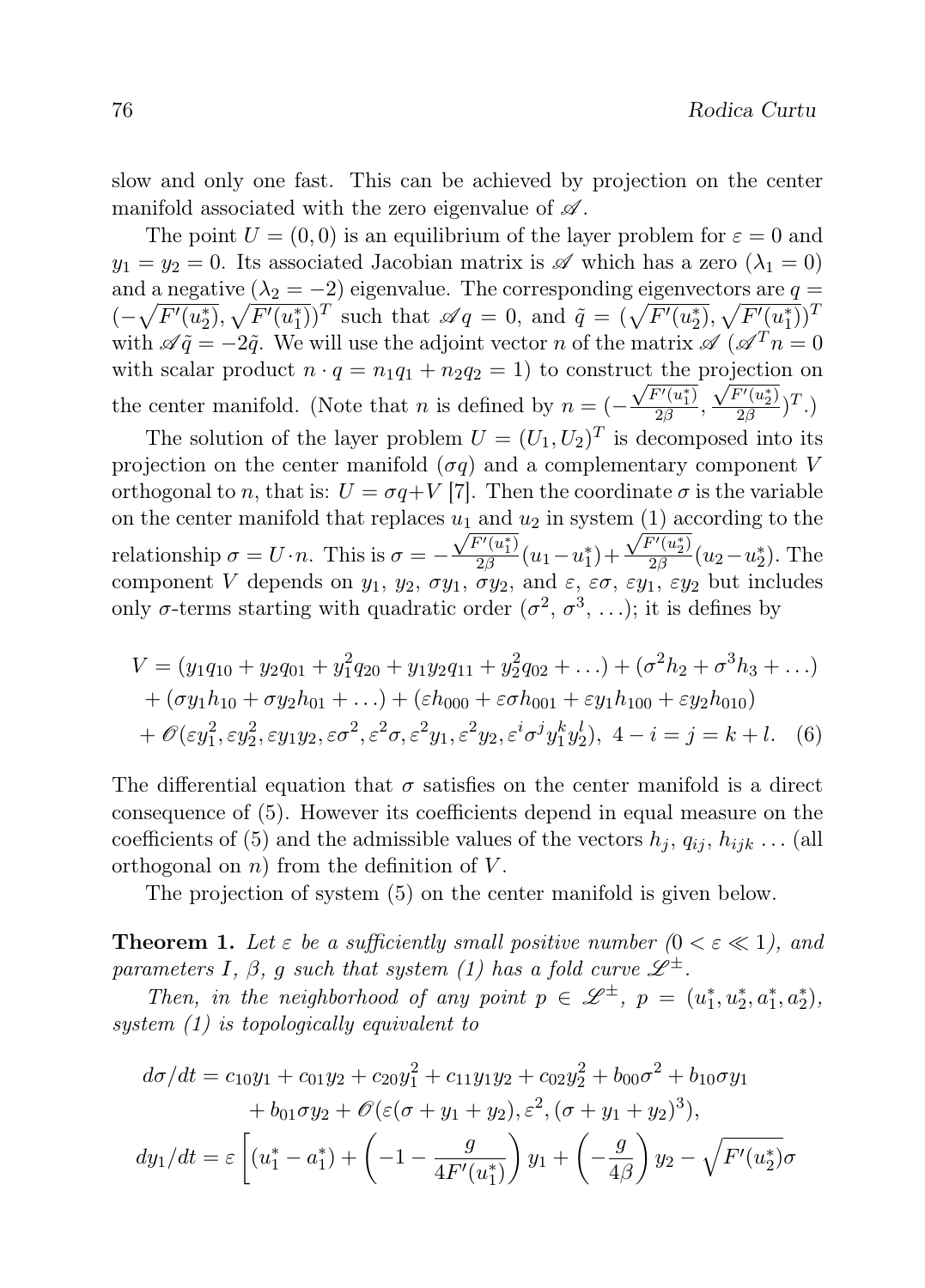Folded saddle-nodes and normal form reduction  $77$ 

$$
+\mathscr{O}(\varepsilon(\sigma+y_1+y_2), \varepsilon, (\sigma+y_1+y_2)^2)\bigg],
$$
  

$$
dy_2/dt = \varepsilon \left[ (u_2^* - a_2^*) + \left( -\frac{g}{4\beta} \right) y_1 + \left( -1 - \frac{g}{4F'(u_2^*)} \right) y_2 + \sqrt{F'(u_1^*)} \sigma
$$
  

$$
+\mathscr{O}(\varepsilon(\sigma+y_1+y_2), \varepsilon, (\sigma+y_1+y_2)^2) \right]
$$
(7)

with coefficients  $c_{ij}$ ,  $b_{ij}$  defined by

$$
b_{00} = \frac{1}{4\beta^2} \left( F'(u_2^*)^{3/2} F''(u_1^*) - F'(u_1^*)^{3/2} F''(u_2^*) \right) \tag{8}
$$

and

$$
c_{10} = \frac{g}{2\beta\sqrt{F'(u_1^*)}}, \quad c_{01} = -\frac{g}{2\beta\sqrt{F'(u_2^*)}}, \quad c_{11} = -\frac{3g^2}{8\beta^3}b_{00},
$$
  
\n
$$
c_{20} = \frac{g^2F''(u_1^*)}{8\beta F'(u_1^*)^{\frac{5}{2}}} + \frac{g^2}{16\beta^2 F'(u_1^*)}b_{00}, \quad c_{02} = -\frac{g^2F''(u_2^*)}{8\beta F'(u_2^*)^{\frac{5}{2}}} + \frac{g^2}{16\beta^2 F'(u_2^*)}b_{00},
$$
  
\n
$$
b_{10} = \frac{gF''(u_1^*)}{4F'(u_1^*)^2} + \frac{g}{2\beta\sqrt{F'(u_1^*)}}b_{00}, \quad b_{01} = \frac{gF''(u_2^*)}{4F'(u_2^*)^2} - \frac{g}{2\beta\sqrt{F'(u_2^*)}}b_{00}. \quad (9)
$$

Proof. Since (5) is a translation of the original system (1), it is obviously topological equivalent to it. Therefore we will focus here only on the proof of the topological equivalence between (5) and (7).

In order to simplify our calculation we will work with vector equations; for this we consider beneficial to introduce the following notation:  $\mathbf{e}_1 = (1, 0)^T$ ,  **and** 

$$
A_{10} = \begin{bmatrix} 0 & 1 \\ 0 & 0 \end{bmatrix}, \qquad A_{01} = \begin{bmatrix} 0 & 0 \\ 1 & 0 \end{bmatrix}.
$$

Then we express the  $y_i$ -equations from (5) in terms of  $U = \sigma q + V$  with  $V$  defined by  $(6)$ . It results

$$
dy_1/dt = \varepsilon (u_1^* - a_1^*) + \varepsilon y_1 (\mathbf{e}_1 \cdot q_{10} - 1) + \varepsilon y_2 (\mathbf{e}_1 \cdot q_{01}) - \varepsilon \sigma \sqrt{F'(u_2^*)} + \mathcal{O}(\varepsilon (\sigma + y_1 + y_2)^2, \varepsilon^2 (\sigma + y_1 + y_2), \varepsilon^2),
$$
(10)

$$
dy_2/dt = \varepsilon (u_2^* - a_2^*) + \varepsilon y_1 (\mathbf{e}_2 \cdot q_{10}) + \varepsilon y_2 (\mathbf{e}_2 \cdot q_{01} - 1) + \varepsilon \sigma \sqrt{F'(u_1^*)} + \mathcal{O}(\varepsilon (\sigma + y_1 + y_2)^2, \varepsilon^2 (\sigma + y_1 + y_2), \varepsilon^2).
$$
 (11)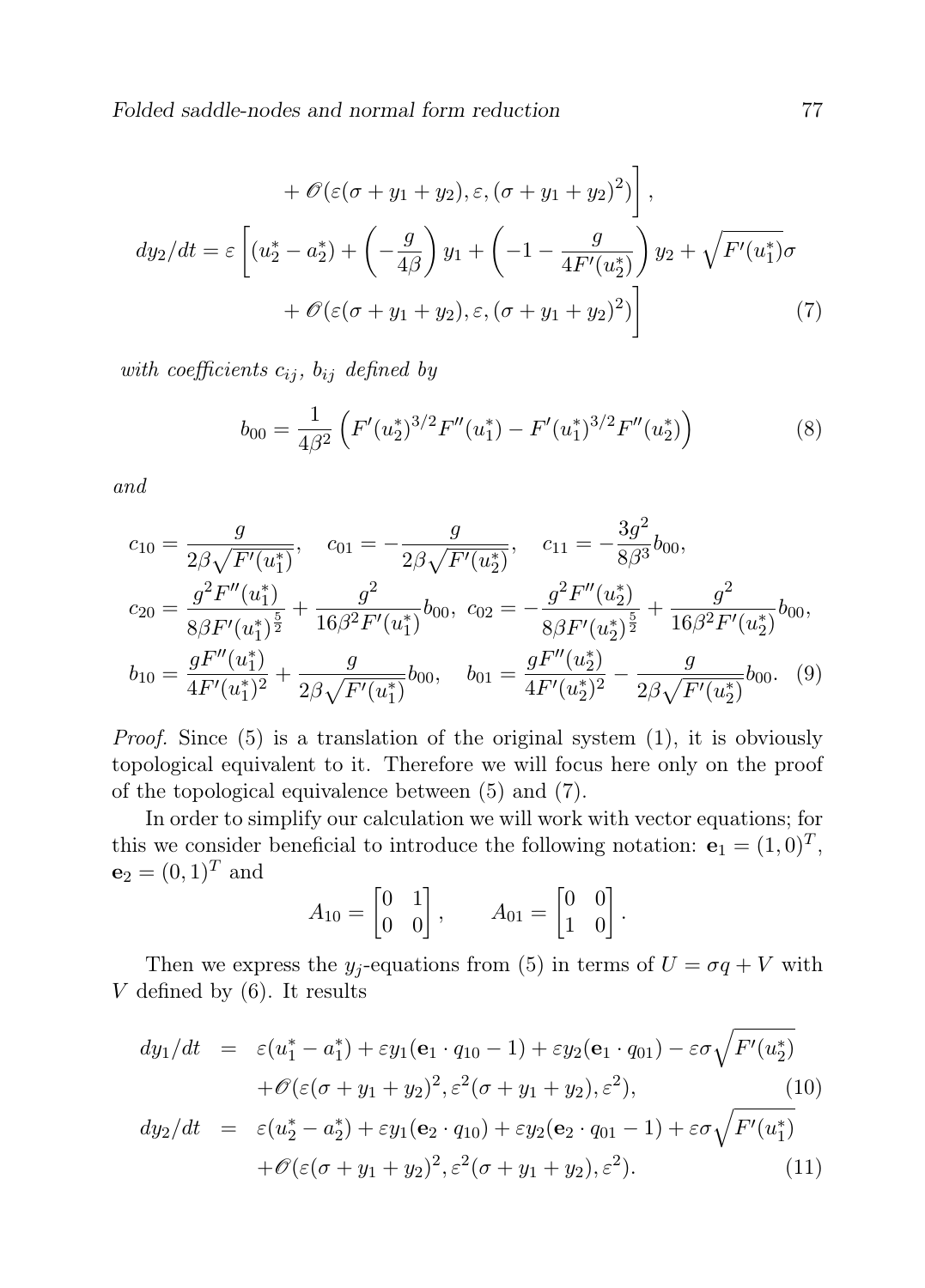A similar calculation apply to the first equation in (5) and implies

$$
dU/dt = y_1[\mathscr{A}q_{10} - \frac{g}{F'(u_1^*)} \mathbf{e}_1] + y_2[\mathscr{A}q_{01} - \frac{g}{F'(u_2^*)} \mathbf{e}_2]
$$
  
+  $y_1^2[\mathscr{A}q_{20} - \frac{\beta g F''(u_1^*)}{F'(u_1^*)^3} A_{10}q_{10} - \frac{g^2 F''(u_1^*)}{2F'(u_1^*)^3} \mathbf{e}_1 + \frac{1}{2} \mathscr{B}(q_{10}, q_{10})]$   
+  $y_2^2[\mathscr{A}q_{02} - \frac{\beta g F''(u_2^*)}{F'(u_2^*)^3} A_{01}q_{01} - \frac{g^2 F''(u_2^*)}{2F'(u_2^*)^3} \mathbf{e}_2 + \frac{1}{2} \mathscr{B}(q_{01}, q_{01})]$   
+  $y_1y_2[\mathscr{A}q_{11} - \frac{\beta g F''(u_1^*)}{F'(u_1^*)^3} A_{10}q_{01} - \frac{\beta g F''(u_2^*)}{F'(u_2^*)^3} A_{01}q_{10} + \mathscr{B}(q_{10}, q_{01})]$   
+  $\sigma^2[\mathscr{A}h_2 - \frac{\beta^2 F''(u_1^*)}{2F'(u_1^*)^2} \mathbf{e}_1 - \frac{\beta^2 F''(u_2^*)}{2F'(u_2^*)^2} \mathbf{e}_2]$   
+  $\sigma y_1[\mathscr{A}h_{10} - \frac{\beta g F''(u_1^*)}{F'(u_1^*)^5/2} \mathbf{e}_1 + \mathscr{B}(q, q_{10})] + \varepsilon(\mathscr{A}h_{000})$   
+  $\sigma y_2[\mathscr{A}h_{01} + \frac{\beta g F''(u_2^*)}{F'(u_2^*)^5/2} \mathbf{e}_2 + \mathscr{B}(q, q_{01})] + \varepsilon \sigma[\mathscr{A}h_{001} + \mathscr{B}(q, h_{000})]$   
+  $\varepsilon y_1[\mathscr{A}h_{100} - \frac{\beta g F''(u_1^*)}{F'(u_2^*)^3} A_{10}$ 

The equation of  $\sigma$  on the center manifold due to a fold should be at least quadratic in order (with respect to  $\sigma$ ) so it should take the form

$$
d\sigma/dt = (c_{10}y_1 + c_{01}y_2 + c_{20}y_1^2 + c_{11}y_1y_2 + c_{02}y_2^2) + b_{00}\sigma^2 + b_{10}\sigma y_1 + b_{01}\sigma y_2 + \varepsilon(d_{0}\sigma + d_{1}y_1 + d_{2}y_2) + \mathcal{O}(y_1^i y_2^j \sigma^k, \varepsilon y_1^i y_2^j, \varepsilon \sigma^i y_1^j, \varepsilon \sigma^i y_2^j, \varepsilon^2).
$$
 (13)

Of course its coefficients  $c_{ij}$ ,  $b_{ij}$ , ... are unknown but they are specific to the system that is projected on the center manifold. We will compute them from equation (12).

For this, let us note that  $U = \sigma q + V$  implies  $dU/dt = (d\sigma/dt)q +$  $(dV/dt)$ , so  $dU/dt = (d\sigma/dt)q + [(dy_1/dt)q_{10} + (dy_2/dt)q_{01} + 2y_1(dy_1/dt)q_{20} +$  $(dy_1/dt)y_2q_{11} + y_1(dy_2/dt)q_{11} + 2y_2(dy_2/dt)q_{02} + \ldots] + [2\sigma(d\sigma/dt)h_2 + \ldots] +$  $(y_1h_{10} + y_2h_{01})\frac{d\sigma}{dt} + \sigma\left[\frac{dy_1}{dt}\right]h_{10} + \frac{dy_2}{dt}h_{01} + \varepsilon\frac{d\sigma}{dt}h_{001} +$  $\varepsilon(dy_1/dt)h_{100} + \varepsilon(dy_2/dt)h_{010} + \ldots$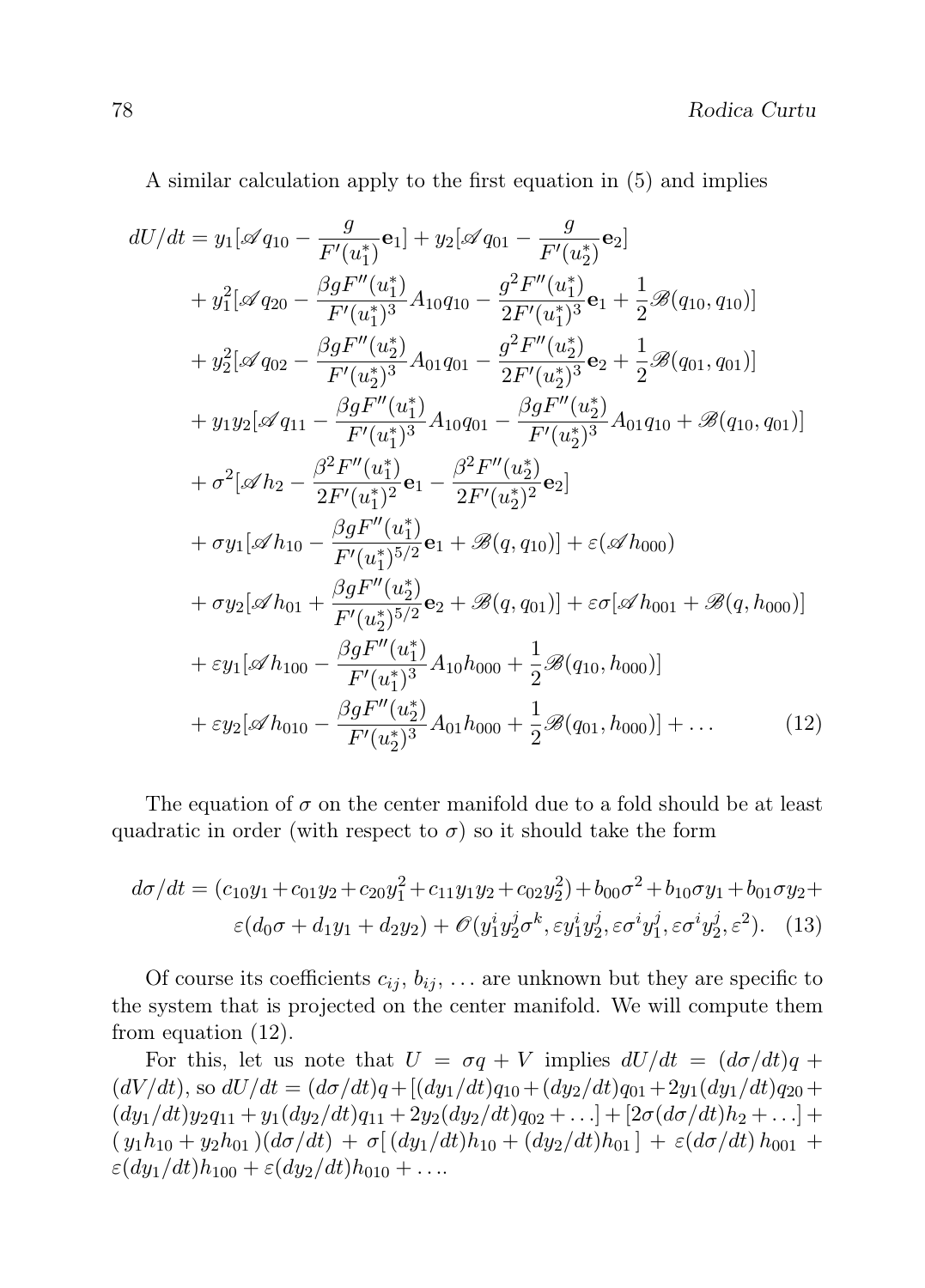We then replace  $d\sigma/dt$ ,  $dy_1/dt$ ,  $dy_2/dt$  according to (13), (10) and (11) and obtain

$$
dU/dt = y_1(c_{10}q) + y_2(c_{01}q) + y_1^2(c_{20}q + c_{10}h_{10}) + y_2^2(c_{02}q + c_{01}h_{01})
$$
  
+  $y_1y_2(c_{11}q + c_{01}h_{10} + c_{10}h_{01}) + \sigma^2(b_{00}q) + \sigma y_1(b_{10}q + 2c_{10}h_2)$   
+  $\sigma y_2(b_{01}q + 2c_{01}h_2) + \varepsilon[(u_1^* - a_1^*)q_{10} + (u_2^* - a_2^*)q_{01}]$   
+  $\varepsilon \sigma[d_0q + (u_1^* - a_1^*)h_{10} + (u_2^* - a_2^*)h_{01} + \sqrt{F'(u_1^*)}q_{01}$   
-  $\sqrt{F'(u_2^*)q_{10}} + \varepsilon y_1[c_{10}h_{001} + d_1q + (e_1 \cdot q_{10} - 1)q_{10} + (e_2 \cdot q_{10})q_{01}$   
+  $2(u_1^* - a_1^*)q_{20} + (u_2^* - a_2^*)q_{11}] + \varepsilon y_2[c_{01}h_{001} + d_2q + (e_1 \cdot q_{01})q_{10}$   
+  $(e_2 \cdot q_{01} - 1)q_{01} + 2(u_2^* - a_2^*)q_{02} + (u_1^* - a_1^*)q_{11}] + ...$  (14)

The compatibility condition between (12) and (14) allows us to determine the vectors  $q_{ij}$ ,  $h_j$ ,  $h_{ij}$ , ... in (6) together with coefficients  $c_{ij}$ ,  $b_{ij}$ , ... in (13). This implies

$$
c_{10}q = \mathscr{A}q_{10} - \frac{g}{F'(u_1^*)}\mathbf{e}_1 \quad \text{and} \quad c_{01}q = \mathscr{A}q_{01} - \frac{g}{F'(u_2^*)}\mathbf{e}_2,
$$
  
\n
$$
c_{20}q + c_{10}h_{10} = \mathscr{A}q_{20} - \frac{\beta g F''(u_1^*)}{F'(u_1^*)^3} A_{10}q_{10} - \frac{g^2 F''(u_1^*)}{2F'(u_1^*)^3} \mathbf{e}_1 + \frac{1}{2}\mathscr{B}(q_{10}, q_{10}),
$$
  
\n
$$
c_{02}q + c_{01}h_{01} = \mathscr{A}q_{02} - \frac{\beta g F''(u_2^*)}{F'(u_2^*)^3} A_{01}q_{01} - \frac{g^2 F''(u_2^*)}{2F'(u_2^*)^3} \mathbf{e}_2 + \frac{1}{2}\mathscr{B}(q_{01}, q_{01}),
$$
  
\n
$$
c_{11}q + c_{10}h_{01} + c_{01}h_{10} = \mathscr{A}q_{11} - \frac{\beta g F''(u_1^*)}{F'(u_1^*)^3} A_{10}q_{01} - \frac{\beta g F''(u_2^*)}{F'(u_2^*)^3} A_{01}q_{10}
$$
  
\n
$$
+ \mathscr{B}(q_{10}, q_{01}),
$$
  
\n
$$
b_{00}q = \mathscr{A}h_2 - \frac{\beta^2 F''(u_1^*)}{2F'(u_1^*)^2} \mathbf{e}_1 - \frac{\beta^2 F''(u_2^*)}{2F'(u_2^*)^2} \mathbf{e}_2,
$$
  
\n
$$
b_{10}q + 2c_{10}h_2 = \mathscr{A}h_{10} - \frac{\beta g F''(u_1^*)}{F'(u_1^*)^{5/2}} \mathbf{e}_1 + \mathscr{B}(q, q_{10}),
$$
  
\n
$$
b_{01}q + 2c_{01}h_2 = \mathscr{A}h_{01} + \frac{\beta g F''(u_2^*)}{F'(u_2^*)^{5/2}} \mathbf{e
$$

The orthogonality principle  $n \cdot V = 0$  (equivalent to  $n \cdot q_{ij} = 0$ ,  $n \cdot h_j =$ 0,  $n \cdot h_{ij} = 0, \ldots$  together with the property  $n \cdot q = 1$  implies  $q_{10} =$  $\left(-\frac{g}{4E'}\right)$  $\frac{g}{4F'(u_1^*)}, -\frac{g}{4\beta}$  $(\frac{g}{4\beta})^T$ ,  $q_{01} = (-\frac{g}{4\beta})$  $\frac{g}{4\beta}$ ,  $-\frac{g}{4F'(}$  $\frac{g}{4F'(u_2^*)}$ )<sup>T</sup> and  $h_2 = -\frac{1}{8\beta^2} (F'(u_2^*)^{3/2} F''(u_1^*) +$  $F'(u_1^*)^{3/2}F''(u_2^*))\tilde{q}$  and determines the coefficients from (8) and (9).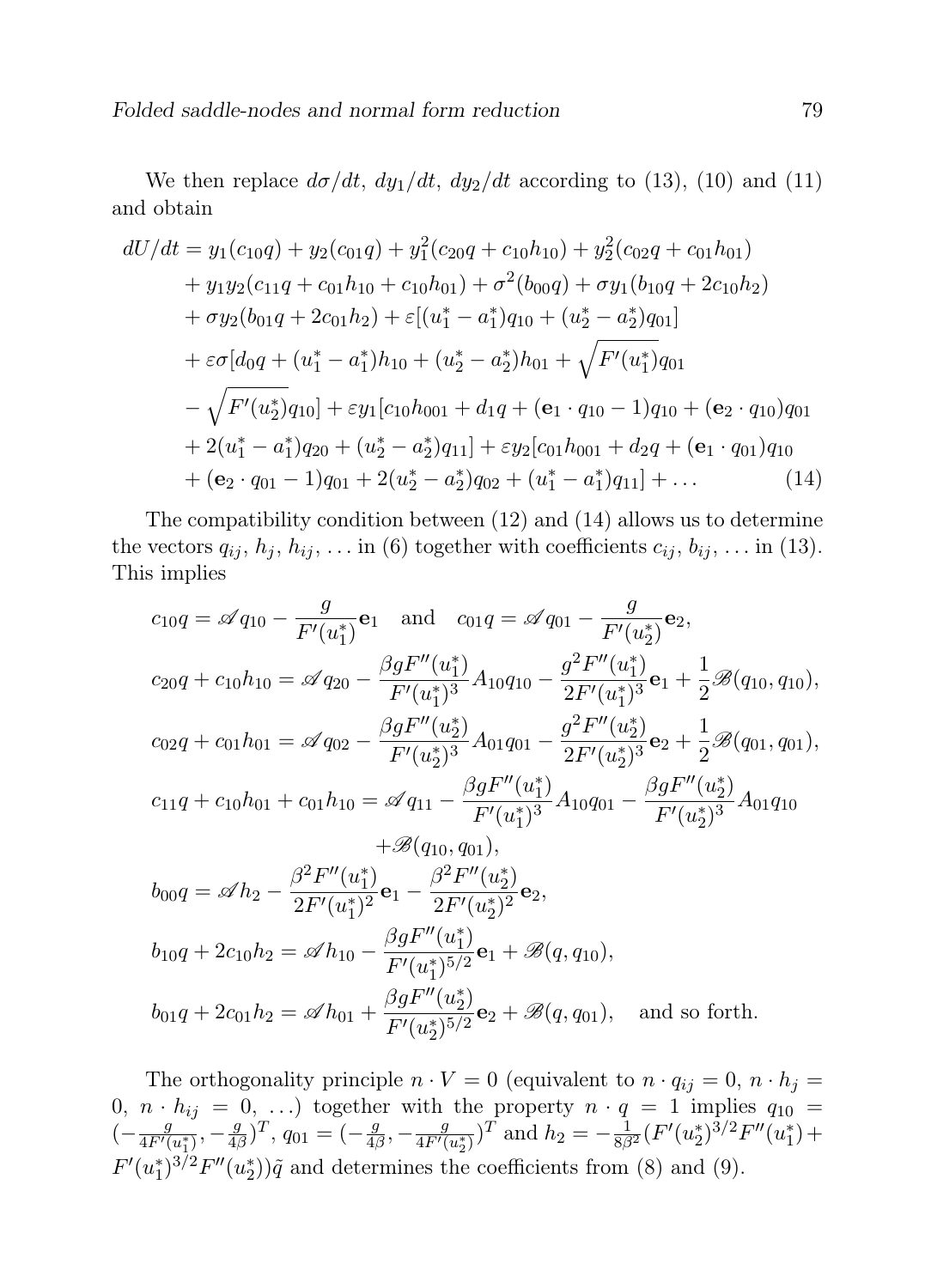Therefore the projection on the center manifold is successful and it satisfies (7). The topological equivalence between (5) and (7) is then a direct consequence of the center manifold theorem [1], [7].  $\Box$ 

Remark 1. In this paper we took the Lyapunov-Schmidt projection approach to construct (7) from (5). However, a similar result is obtained if Carr's center manifold reduction method is used [1]. If the latter approach is considered, the system under analysis will be system (5) together with an additional equation for  $\varepsilon$  (d $\varepsilon/dt = 0$ ). All  $U_1, U_2, y_1, y_2, \varepsilon$  are treated as variables and the reduction is made around the point  $(0, 0, 0, 0, 0)$ . It can be verified that at  $(0, 0, 0, 0; 0)$  the linearization matrix of the 5-dimensional dynamical system has four zero eigenvalues and one negative eigenvalue  $(-2)$ , and that the theory developed by Carr applies.

System (1) can now be reduced to its fold normal form in the neighborhood of a point on the fold curve. The goal is to use the 3-dimensional system (7) and apply transformations that change the fast equation of  $\sigma$  into the fold normal form  $dz/dt = x + z^2$  plus higher order terms.

Before we proceed let us mention that the coefficient  $b_{00}$  of  $\sigma^2$  in (7) can take either sign. If  $u_1^* < u_0 < u_2^*$  we have  $F''(u_1^*) < 0 < F''(u_2^*)$ ; so  $b_{00}$  is negative. On the other hand if  $u_1^* > u_0 > u_2^*$  then  $F''(u_1^*) > 0 > F''(u_2^*)$ and  $b_{00}$  is positive. ( $u_0$  is the local minimum point of  $F'$ ; see page 72.) For example, let us take parameter values  $\beta = 1.1, g = 0.5, I = 1.315$ and function  $S(x) = 1/(1 + e^{-r(x-\theta)})$  with  $r = 10, \theta = 0.2$ . Then  $p_ (0.2980253, 0.9587985, 0.2919871, 0.944903, ) \in \mathscr{L}^-$  and by symmetry  $p_+ =$  $(0.9587985, 0.2980253, 0.944903, 0.2919871) \in \mathscr{L}^+$ . Since  $u_0 = S(\theta) = 0.5$ we have  $b_{00}(p_{-})$  < 0 and  $b_{00}(p_{+}) > 0$ . In fact, in this example almost all points of  $\mathscr{L}^-$  have  $u_1^* < u_2^*$  and  $b_{00} < 0$  while almost all points of  $\mathscr{L}^+$  have  $u_1^* > u_2^*$  and  $b_{00} > 0$ . Only at the intersection of  $\mathscr{L}^- \cap \mathscr{L}^+$  there are two points with  $b_{00} = 0$ ; they satisfy  $u_1^* = u_2^*$  such that  $F'(u_1^*) = F'(u_2^*) = \beta$ , and they correspond to a cusp bifurcation in the layer problem (not discussed here).

There are three main steps of the reduction to the normal form of the 3 dimensional fast-slow system (7): i) a timescale proportional to  $b_{00}$  followed by ii) a linear transformation depending on all variables  $(\sigma, y_1, y_2)$ , then iii) a close to linear change of variables depending only on  $y_1$  and  $y_2$ . They are explained in detail in the proof of the next theorem.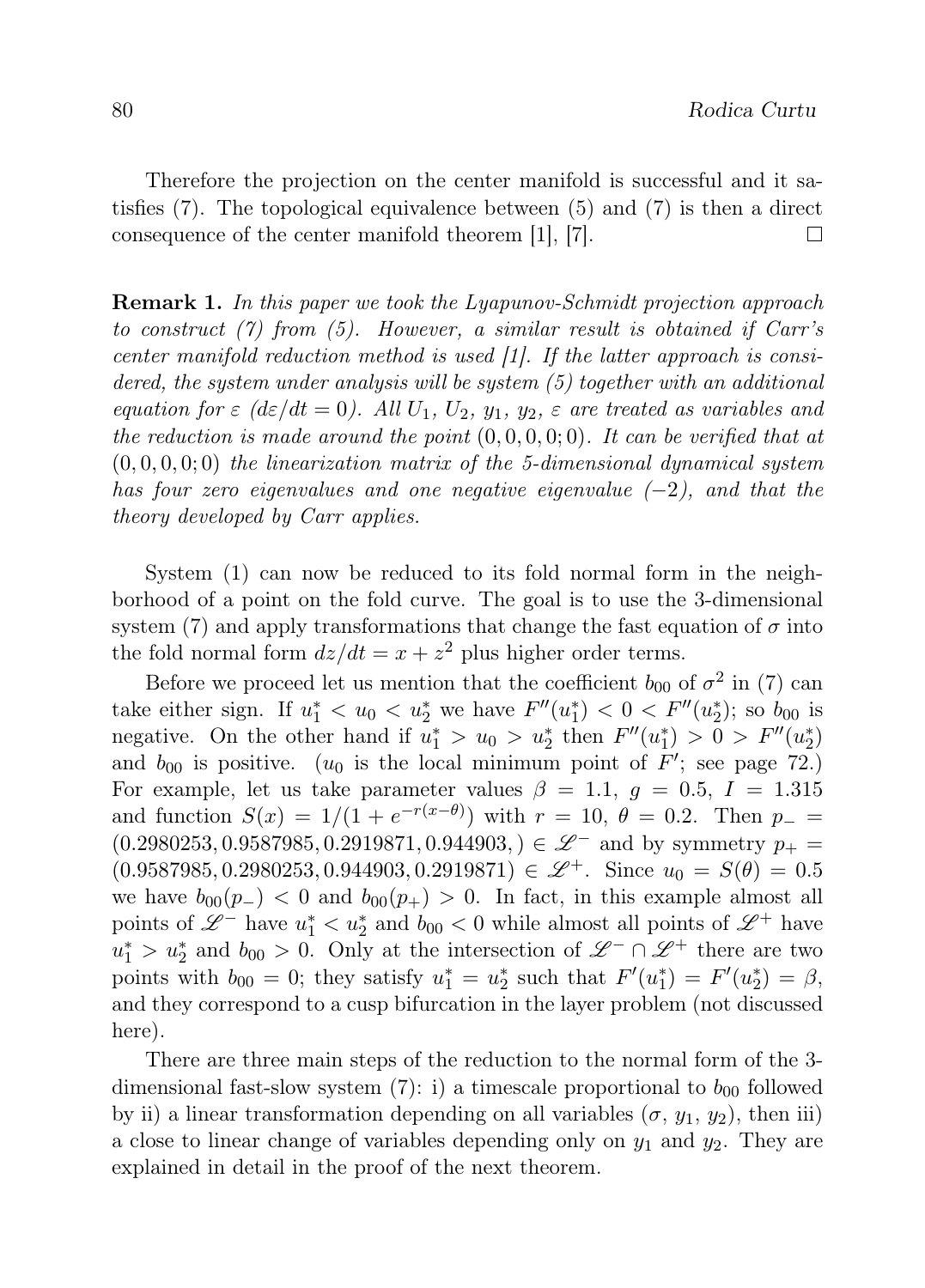**Theorem 2.** Let  $\varepsilon$  be a sufficiently small positive number  $(0 < \varepsilon \ll 1)$ , and parameters I,  $\beta$ , g such that system (1) has a fold curve  $\mathscr{L}^{\pm}$ .

Let  $p \in \mathscr{L}^{\pm}$ ,  $p = (u_1^*, u_2^*, a_1^*, a_2^*)$  be a point on the fold curve such that  $b_{00} \neq 0$  where  $b_{00}$  is defined by (8).

Then in the neighborhood of  $p$ , system  $(1)$  is topologically equivalent to

$$
x' = \alpha_0 + \alpha_1 y - \alpha_2 z + \mathcal{O}(\varepsilon, x, (y+z)^2),
$$
  
\n
$$
y' = \alpha_3 + \eta_2 y + \eta_3 z + \mathcal{O}(\varepsilon, x, (y+z)^2),
$$
  
\n
$$
\varepsilon z' = x + z^2 + \mathcal{O}(\varepsilon, \varepsilon (x+y+z), (x+y+z)^3)
$$
\n(15)

with coefficients

$$
\alpha_0 = \frac{g}{2\beta b_{00}|b_{00}|} \left( \frac{u_1^* - a_1^*}{\sqrt{F'(u_1^*)}} - \frac{u_2^* - a_2^*}{\sqrt{F'(u_2^*)}} \right),\tag{16}
$$

and

$$
\alpha_1 = \frac{g^2}{8\beta^3 \sqrt{F'(u_1^*)} |b_{00}|^3} \left[ F''(u_1^*) \sqrt{F'(u_2^*)} + F''(u_2^*) \sqrt{F'(u_1^*)} - F''(u_1^*) F''(u_2^*) \left( \frac{u_1^* - a_1^*}{2\sqrt{F'(u_1^*)}} + \frac{u_2^* - a_2^*}{2\sqrt{F'(u_2^*)}} \right) \right],
$$
  
\n
$$
\alpha_2 = \frac{g}{2\beta^2 b_{00}^2} [F'(u_1^*) + F'(u_2^*)], \quad \alpha_3 = \frac{u_1^* - a_1^*}{|b_{00}|},
$$
  
\n
$$
\eta_2 = \frac{1}{|b_{00}|} \left( \frac{gF''(u_2^*)}{4\beta b_{00} \sqrt{F'(u_2^*)}} - 1 \right), \quad \eta_3 = -\frac{\sqrt{F'(u_2^*)}}{b_{00}}.
$$
 (17)

Proof. Based on theorem 1 it is sufficient to show that system (7) is topologically equivalent to (15).

Scaling the time with  $b_{00}$  allows us to reduce the coefficient of  $\sigma^2$  to the unity in the fast equation. In order to maintain the initial orientation along the trajectories, we make the transformation independent of the sign of  $b_{00}$ . That is achieved with the time change  $t \mapsto \tilde{t} = |b_{00}|t$  and the equation for  $\sigma$ in (7) becomes  $d\sigma/d\tilde{t} = \frac{1}{b_0}$  $\frac{1}{|b_{00}|}(c_{10}y_1 + c_{01}y_2 + c_{20}y_1^2 + c_{11}y_1y_2 + c_{02}y_2^2 + b_{00}\sigma^2 +$  $b_{10}\sigma y_1 + b_{01}\sigma y_2 + \cdots$ 

The next step is to group all second-order terms involving  $\sigma$  into a unique term. We would like to have the coefficient of the quadratic term in the normal form equal to 1. For this reason, if  $b_{00} < 0$  we need to consider a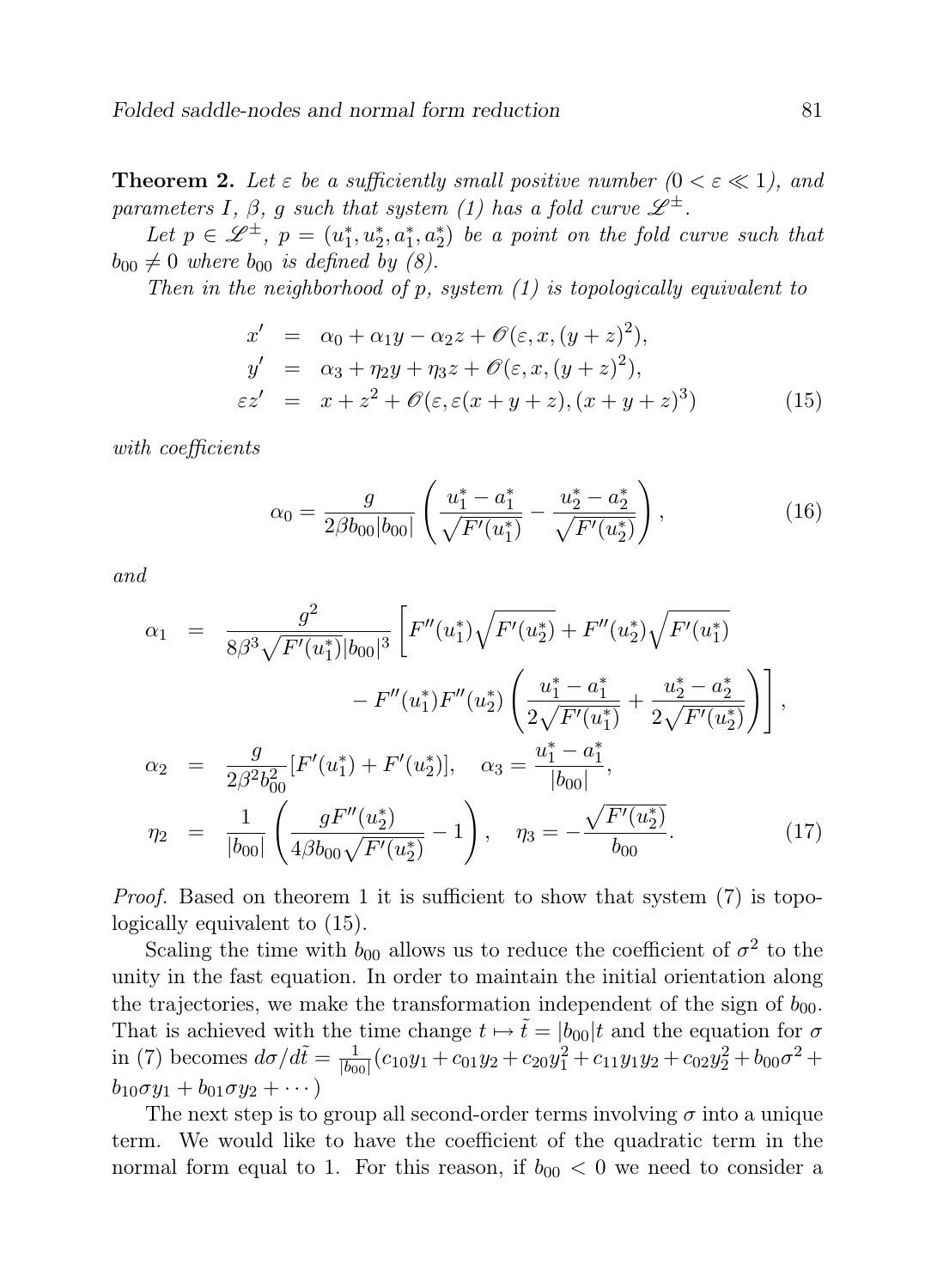reflection of the variable  $\sigma$  according to  $\sigma \mapsto (-\sigma)$ . However this issue can be easily resolved if the coefficient of  $\sigma$  in the new transformation is simply  $b_{00}/|b_{00}|$ ; this will take care of the eventual sign change in the case of  $b_{00} < 0$ .

We define the linear change of variables  $z = \frac{b_{00}}{b_{00}}$  $\frac{b_{00}}{|b_{00}|}\sigma + \frac{b_{10}}{2|b_{00}}$  $\frac{b_{10}}{2|b_{00}|}y_1+\frac{b_{01}}{2|b_{00}}$  $\frac{b_{01}}{2|b_{00}|}y_2$  and use it to modify the fast equation. The new fast variable is  $z$  and it satisfies the equation  $dz/d\tilde{t} = \frac{c_{10}}{b_{00}}$  $\frac{c_{10}}{b_{00}}y_1 + \frac{c_{01}}{b_{00}}$  $\frac{c_{01}}{b_{00}}y_2+\Big(\frac{c_{20}}{b_{00}}$  $\frac{c_{20}}{b_{00}} - \frac{b_{10}^2}{4 b_{00}^2} y_1^2 + \left(\frac{c_{11}}{b_{00}}\right)$  $\frac{c_{11}}{b_{00}} - \frac{b_{10}b_{01}}{2b_{00}^2}$  $\left(\frac{10^{b_{01}}}{2b_{00}^2}\right)y_1y_2 +$  $\int$  c<sub>02</sub>  $\frac{c_{02}}{b_{00}} - \frac{b_{01}^2}{4b_{00}^2} y_2^2 + z^2 + \mathscr{O}(\varepsilon, \varepsilon (z + y_1 + y_2), (z + y_1 + y_2)^3).$ 

The slow equations of 
$$
y_1
$$
,  $y_2$  change as well and they become:  
\n
$$
\varepsilon^{-1} dy_1/d\tilde{t} = \frac{1}{|b_{00}|} (u_1^* - a_1^*) + y_1 \frac{1}{|b_{00}|} \left( -1 - \frac{g}{4F'(u_1^*)} + \frac{b_{10}\sqrt{F'(u_2^*)}}{2b_{00}} \right) - z \frac{\sqrt{F'(u_2^*)}}{b_{00}} + y_2 \frac{1}{|b_{00}|} \left( -\frac{g}{4\beta} + \frac{b_{01}\sqrt{F'(u_2^*)}}{2b_{00}} \right) + \mathcal{O}(\varepsilon, \varepsilon(z + y_1 + y_2), (z + y_1 + y_2)^2),
$$
and
$$
\varepsilon^{-1} dy_2/d\tilde{t} = \frac{1}{|b_{00}|} (u_2^* - a_2^*) + y_1 \frac{1}{|b_{00}|} \left( -\frac{g}{4\beta} - \frac{b_{10}\sqrt{F'(u_1^*)}}{2b_{00}} \right) + z \frac{\sqrt{F'(u_1^*)}}{b_{00}}
$$
\n
$$
+ y_2 \frac{1}{|b_{00}|} \left( -1 - \frac{g}{4F'(u_2^*)} - \frac{b_{01}\sqrt{F'(u_1^*)}}{2b_{00}} \right) + \mathcal{O}(\varepsilon, \varepsilon(z + y_1 + y_2), (z + y_1 + y_2)^2).
$$

At last, we use an almost linear transformation to reduce the fast equation to the normal form of a fold bifurcation.

The change of variables  $(y_1, y_2) \mapsto (x, y)$  defined by  $x = \frac{c_{10}}{b_{00}}$  $\frac{c_{10}}{b_{00}}y_1 + \frac{c_{01}}{b_{00}}$  $\frac{c_{01}}{b_{00}}y_2 +$  $\frac{c_{20}}{b_{00}} - \frac{b_{10}^2}{4 b_{00}^2} y_1^2 + \left(\frac{c_{11}}{b_{00}}\right)$  $\frac{c_{02}}{b_{00}} - \frac{b_{01}^2}{4b_{00}^2}$   $y_2^2 + \ldots$  and  $y = y_1$ , and  $\sqrt{c_{20}}$  $\left(\frac{10b_{01}}{2b_{00}^2}\right)y_1y_2+\left(\frac{c_{02}}{b_{00}}\right)$  $\frac{c_{11}}{b_{00}} - \frac{b_{10}b_{01}}{2b_{00}^2}$ the change to slow time  $\tilde{t} \mapsto \hat{t} = \varepsilon \tilde{t}$   $(′ = d/d\hat{t})$  leads directly to system (15). Systems (15) and (1) are indeed topologically equivalent.  $\Box$ 

Remark 2. The theory of canards associated with folded singularities is developed from the normal form of fast-slow systems with one fast and two slow equations [6]. Therefore this theory can be used as a tool in the study of the system  $(15)$ ; the latter is now in the required normal form. Previous studies on folded singularities and canards [6], [10] show that the first order x-terms in the x- and y- equations play no essential role in the analysis. For this reason we did not specifically include them here. But their coefficients can be calculated in a similar way to those in (16) and (17). For example, the coefficient  $\eta_1$  of x in the y- equation is:  $\eta_1 = \frac{1}{b_0}$  $|b_{00}|$  $\left(b_{00}\sqrt{F'(u_2^*)} - \frac{\beta F''(u_2^*)}{4F'(u_2^*)}\right)$  $\frac{\beta F^{\prime\prime}(u_2^*)}{4F^\prime(u_2^*)}\biggr).$ Similarly, the coefficients of  $\varepsilon$ -terms in all equations can be determined they are:  $\hat{\varepsilon}_x = \frac{g^2}{16\beta^3 b_{00}}$  $\frac{g^2}{16 \beta^3 b_{00}|b_{00}|} \big(\sqrt{F'(u_2^*)} - \sqrt{F'(u_1^*)}\,\big) \Bigg( \frac{u_1^*-a_1^*}{\sqrt{F'(u_1^*)}} + \frac{u_2^*-a_2^*}{\sqrt{F'(u_2^*)}} \Bigg)$  $\bigg), \hat{\varepsilon}_y =$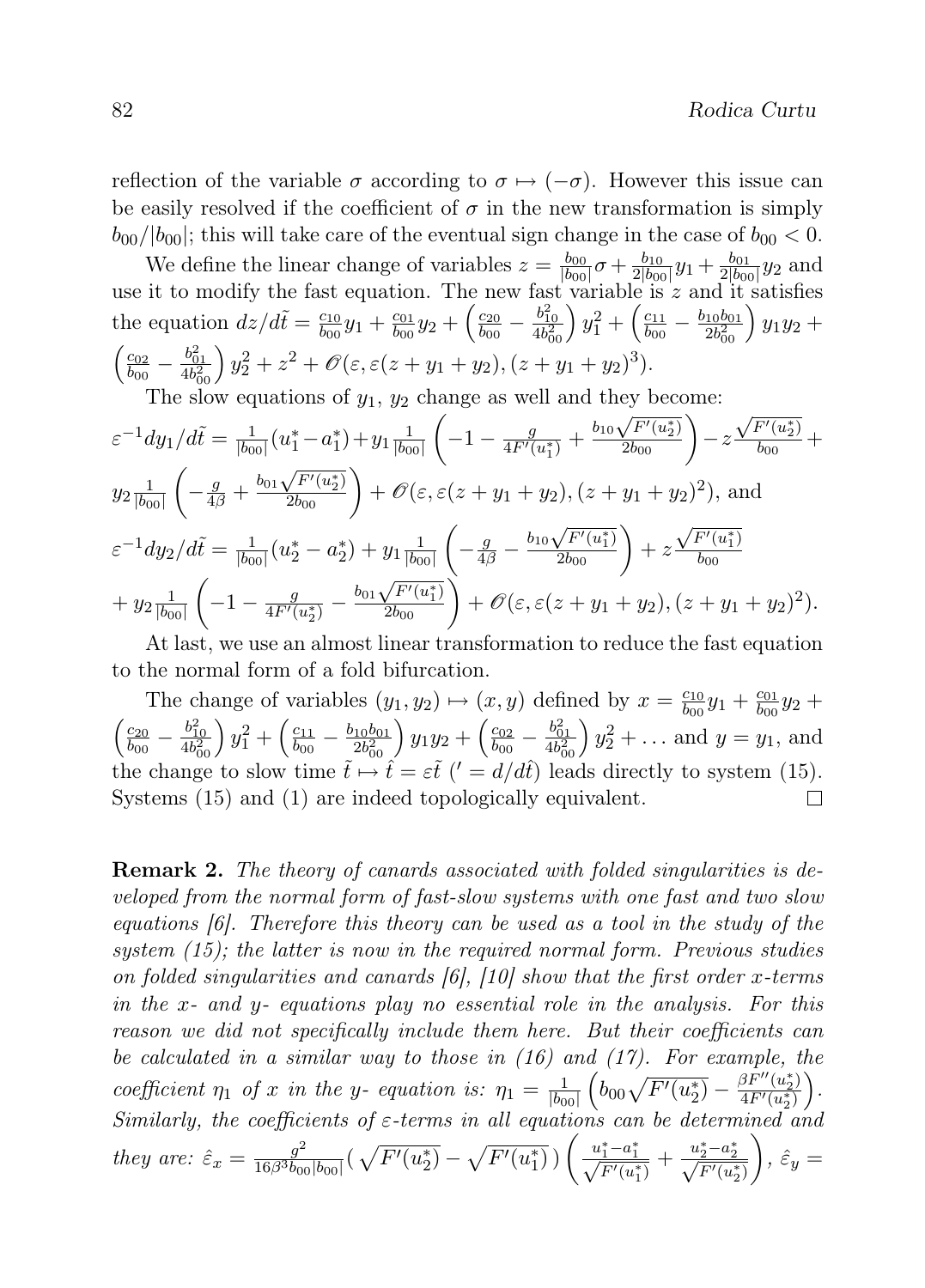g  $\frac{g}{8|b_{00}|\sqrt{F'(u_1^*)}}$  $\left( \frac{u_1^*-a_1^*}{\sqrt{F'(u_1^*)}} + \frac{u_2^*-a_2^*}{\sqrt{F'(u_2^*)}} \right)$ ) and  $\hat{\varepsilon}_z = \frac{1}{2b^2}$  $\frac{1}{2b_{00}^2} [b_{10}(u_1^*-a_1^*)+b_{01}(u_2^*-a_2^*)]$ with  $b_{00}$  and  $b_{10}$ ,  $b_{01}$  defined by (8) and (9).

# 4 An example of folded saddle-node singularity of type II in the neuronal model (1)

Through reduction to the normal form, the critical manifold  $\Sigma$  of (1) has been transformed (up to the quadratic terms in (15) into the paraboloid  $\tilde{\Sigma}$ :  $\mathscr{G}(x, y, z) = x + z^2 = 0$ . The fold curve has been projected locally into a straight line, the  $y$ -axis. This is because the condition for fold is  $\mathscr{G} = \mathscr{G}_z = 0$  that implies  $x = z = 0$ ; so the projection of the fold curve  $\mathscr{L}^{\pm}$ is  $\{(0, y, 0) : |y| < \delta\}$ . The attractive branch  $\tilde{\Sigma}_a^{\pm}$  is defined by  $\mathscr{G}_z < 0$ , i.e.  $z < 0$  while the repelling branch  $\tilde{\Sigma}_r$  is defined by  $\mathscr{G}_z > 0$ , or  $z > 0$ . The origin  $(0, 0, 0)$  is the point on the resulting fold that corresponds to  $p \in \mathscr{L}^{\pm}$ .

The analysis of the trajectories along the paraboloid (critical manifold)  $\Sigma$  in the neighborhood of  $(0, 0, 0)$  can be done though a blow-up approach [6], [10]. Thus, starting from  $x = -z^2$  we get  $x' = -2zz'$  and so (15) implies  $-2zz' = \alpha_0 + \alpha_1 y - \alpha_2 z + \mathcal{O}((y+z)^2)$  and  $y' = \alpha_3 + \eta_2 y + \eta_3 z + \mathcal{O}((y+z)^2)$ .

Last step clarifies why we did not particularly take into account the linear x-terms in the first two equations in  $(15)$ ; simply because they turn into higher order (quadratic) terms when computed on the critical manifold. So they do not change the system's dynamical characteristics in the neighborhood of  $(0, 0, 0)$  (see below).

The two-dimensional system in z and y is however singular at  $z = 0$ ; but the blow-up technique deals with it by time-rescaling  $\hat{t} \mapsto s = \hat{t}/(-2z)$ (notation:  $\cdot = d/ds$ ). Therefore we obtain the so-called *desingularized flow* 

$$
\dot{z} = \alpha_0 + \alpha_1 y - \alpha_2 z + \mathcal{O}((y+z)^2),
$$
  
\n
$$
\dot{y} = -2\alpha_3 z + \mathcal{O}((y+z)^2).
$$
\n(18)

A point of the fold curve that is an equilibrium of the desingularized system *without* being an equilibrium of the original (full) system is called a folded singularity [6]. Therefore (assuming we work in the singular case  $\varepsilon = 0$ ) let us check when  $(0, 0, 0)$  satisfies this property for (15) and (18) respectively; we conclude that  $(0, 0, 0)$  is a folded singularity if and only if  $\alpha_0 = 0$  and  $\alpha_3 \neq 0$ . Based on equations (16) and (17) that is equivalent to  $\frac{u_1^* - a_1^*}{\sqrt{F'(u_1^*)}} = \frac{u_2^* - a_2^*}{\sqrt{F'(u_2^*)}}$  with  $u_1^* \neq a_1^*$ ,  $u_2^* \neq a_2^*$ .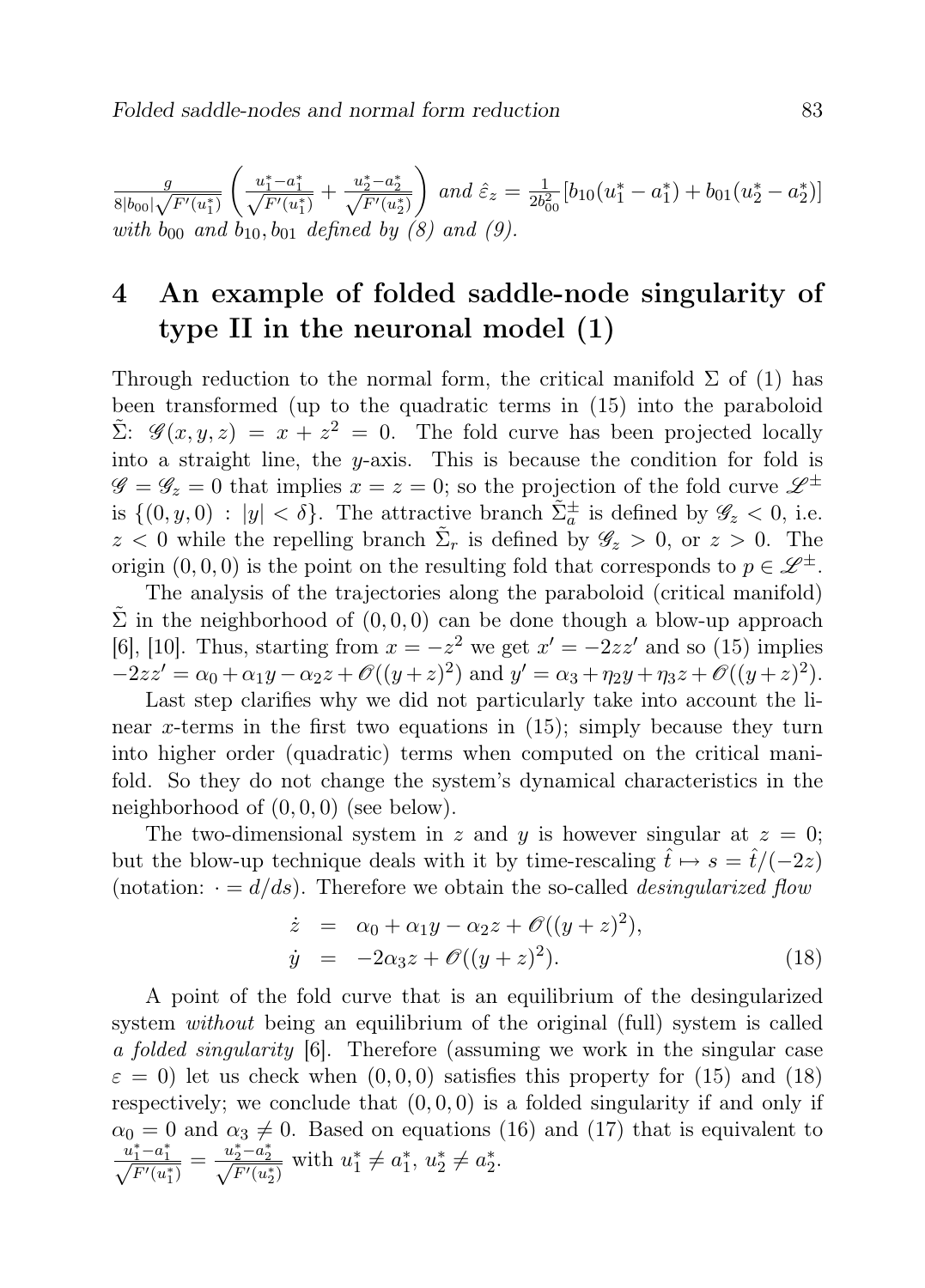For example, at  $\beta = 1.1$ ,  $q = 0.5$ ,  $I = 1.343$  and function  $S(x) =$  $1/(1 + e^{-r(x-\theta)})$  with  $r = 10, \theta = 0.2$  we found at least one folded singularity:  $p_f = (0.3307008, 0.9611521, 0.3124687, 0.9167623)$ . Interesting, in the neighborhood of  $p_f$  there exist an equilibrium of the full system (1) with coordinates  $e = (0.32903, 0.95431, 0.32903, 0.95431)$ . Obviously, e satisfies the conditions  $u_1 = a_1$  and  $u_2 = a_2$  which are not true for  $p_f$ .

Assume in the following that  $\alpha_0 = 0$  (and that  $\varepsilon \approx 0$ ).

In the normal form  $(15)$ , the equilibrium e corresponds to the following point:  $x = -z^2$ ,  $z = \frac{\alpha_1}{\alpha_2}$  $\frac{\alpha_1}{\alpha_2}y$  and  $\alpha_3 + \eta_2y + \eta_3z = 0$ , that is e maps into  $\left(-\frac{\alpha_1^2\alpha_3^2}{(\eta_2\alpha_2+\eta_3\alpha_1)^2},-\frac{\alpha_2\alpha_3}{\eta_2\alpha_2+\eta_3}\right)$  $\frac{\alpha_2\alpha_3}{\eta_2\alpha_2+\eta_3\alpha_1},-\frac{\alpha_1\alpha_3}{\eta_2\alpha_2+\eta_3}$  $\overline{\eta_2\alpha_2+\eta_3\alpha_1}$ ). However if  $\alpha_3 \to 0$  then  $e \to p_f$ (the regular singularity collides with the folded singularity  $p_f$ ). This is the general case of the folded saddle-node singularity of type II analyzed in detail by Krupa and Wechselberger [6].

We can identify now what conditions system (1)'s parameters need to satisfy in order to have a folded saddle-node singularity of type II. They are  $\alpha_3 = 0$  (and of course  $\alpha_0 = 0$ ) together with the critical manifold and fold curve constraints. In terms of original system, these conditions become  $u_1 = a_1, u_2 = a_2$  with  $F(u_1) = I - \beta u_2 - ga_1$ ,  $F(u_2) = I - \beta u_1 - ga_2$ , and  $F'(u_1)F'(u_2) = \beta^2$ . Consequently, we get  $I = F(u_1) + \beta u_2 + gu_1$  with  $F'(u_1)F'(u_2) = \beta^2$  and  $F(u_1) - F(u_2) = (g - \beta)(u_1 - u_2)$ . A more detailed study of the system's dynamics in the neighborhood of a folded saddle-node singularity of type II can be found in [3]. Here we only show that this particular type of points exists in (1).

**Theorem 3.** There exist values of parameters  $\beta$ , g, I and gain functions S such that system (1) has folded saddle-node singularities of type II.

*Proof.* It is enough to provide an example. As above, we consider  $\beta = 1.1$ ,  $g = 0.5$  and function  $S(x) = 1/(1 + e^{-r(x-\theta)})$  with  $r = 10, \theta = 0.2$ . The value of I results after solving for appropriate  $u_1$  and  $u_2$  solutions of the algebraic system  $F'(u_1)F'(u_2) = \beta^2$  and  $F(u_1) - F(u_2) = (g - \beta)(u_1 - u_2)$ . That happens at about  $u_1 = 0.2841539$  and  $u_2 = 0.9575702$  and implies  $I = 1.303009$ . Therefore (independent of the value of parameter  $\varepsilon$ ), at  $\beta =$ 1.1,  $g = 0.5$ ,  $I = 1.303009$  and  $r = 10$ ,  $\theta = 0.2$  in function  $S(x) = 1/(1 +$  $e^{-r(x-\theta)}$ , system (1) has a type II folded saddle-node singularity.  $\Box$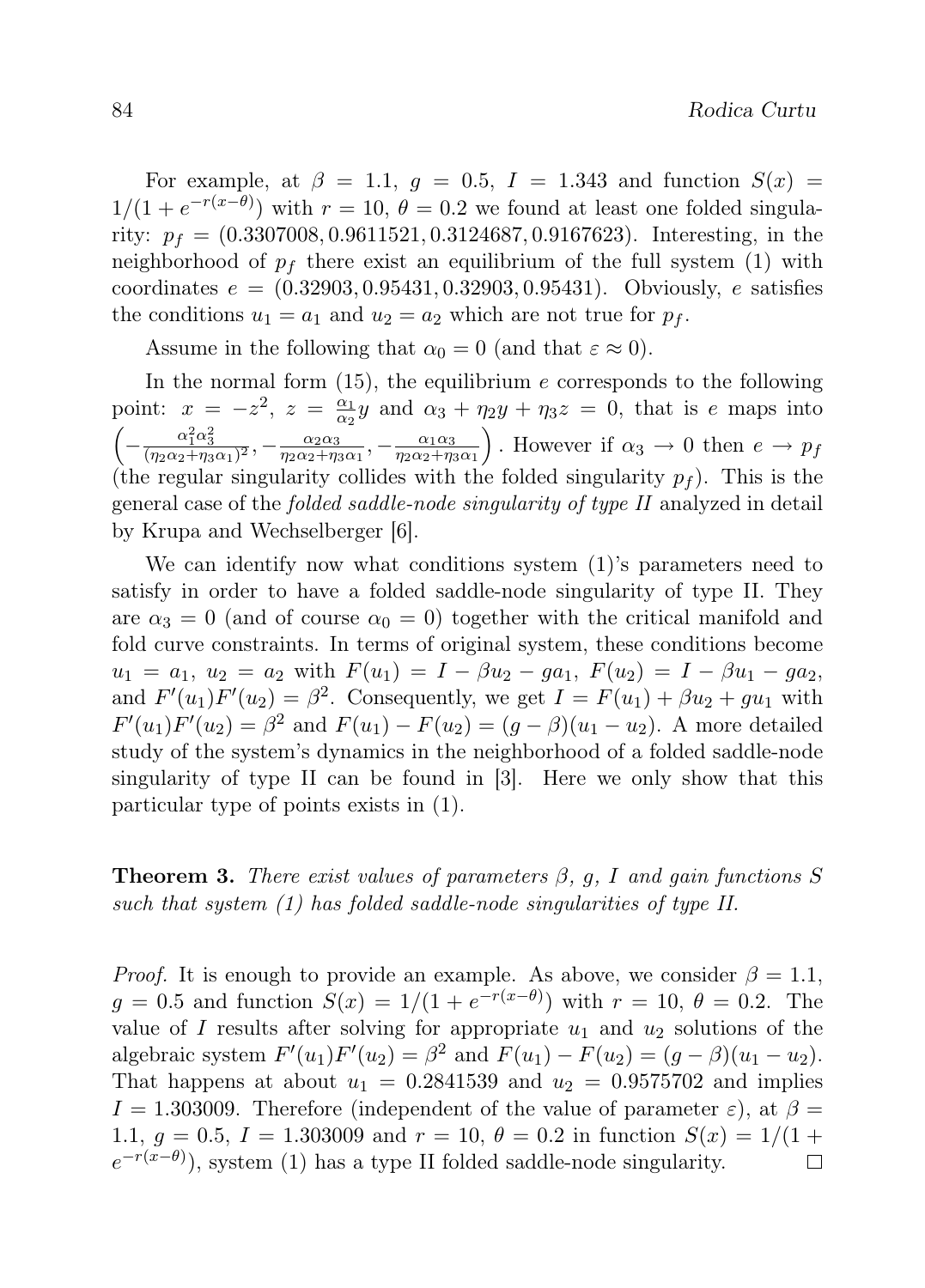#### 5 Discussion

We have investigated the existence of folded singularities in a neuronal rate model of reciprocally inhibitory populations. In particular, we found that folded saddle-nodes of type II exist and we constructed the normal form reduction of the system in their neighborhood. The importance of the folded saddle-node of type II stays in its property to have near it (through perturbation of the system's parameters) of both a stable folded node and an unstable true equilibrium. The former generates a funnel through which canard solutions can pass while the latter modulates the canard trajectory through its stable/unstable manifolds (not shown). Therefore the presence of folded saddle-nodes of type II in this model offers a hint on where to search (in the parameter space) for more complex behaviors. Indeed, based on the results from this paper, a detailed geometrical description of the system in the neighborhood of a folded saddle-node of type II can be obtained. This will be presented in a future manuscript [3].

Acknowledgment. This work was partially supported by The University of Iowa Presidential Faculty Fellowship 2010, and by the Romanian grant PNCDI-2 11-039.

## References

- [1] J. Carr. Applications of Centre Manifold Theory. Springer, New York, 1981.
- [2] R. Curtu. Singular Hopf bifurcations and mixed-mode oscillations in a two-cell inhibitory neural network. Physica D 239:504-514, 2010.
- [3] R. Curtu, J. Rubin Interaction of canard and singular Hopf mechanisms in a neural model, submitted 2011.
- [4] R. Curtu, A. Shpiro, N. Rubin, J. Rinzel. Mechanisms for frequency control in neuronal competition models. SIAM J. Appl. Dyn. Syst.  $7(2):609-$ 649, 2008.
- [5] N. Fenichel. Geometric singular perturbation theory. J. Diff. Eq. 31:53- 98, 1979.